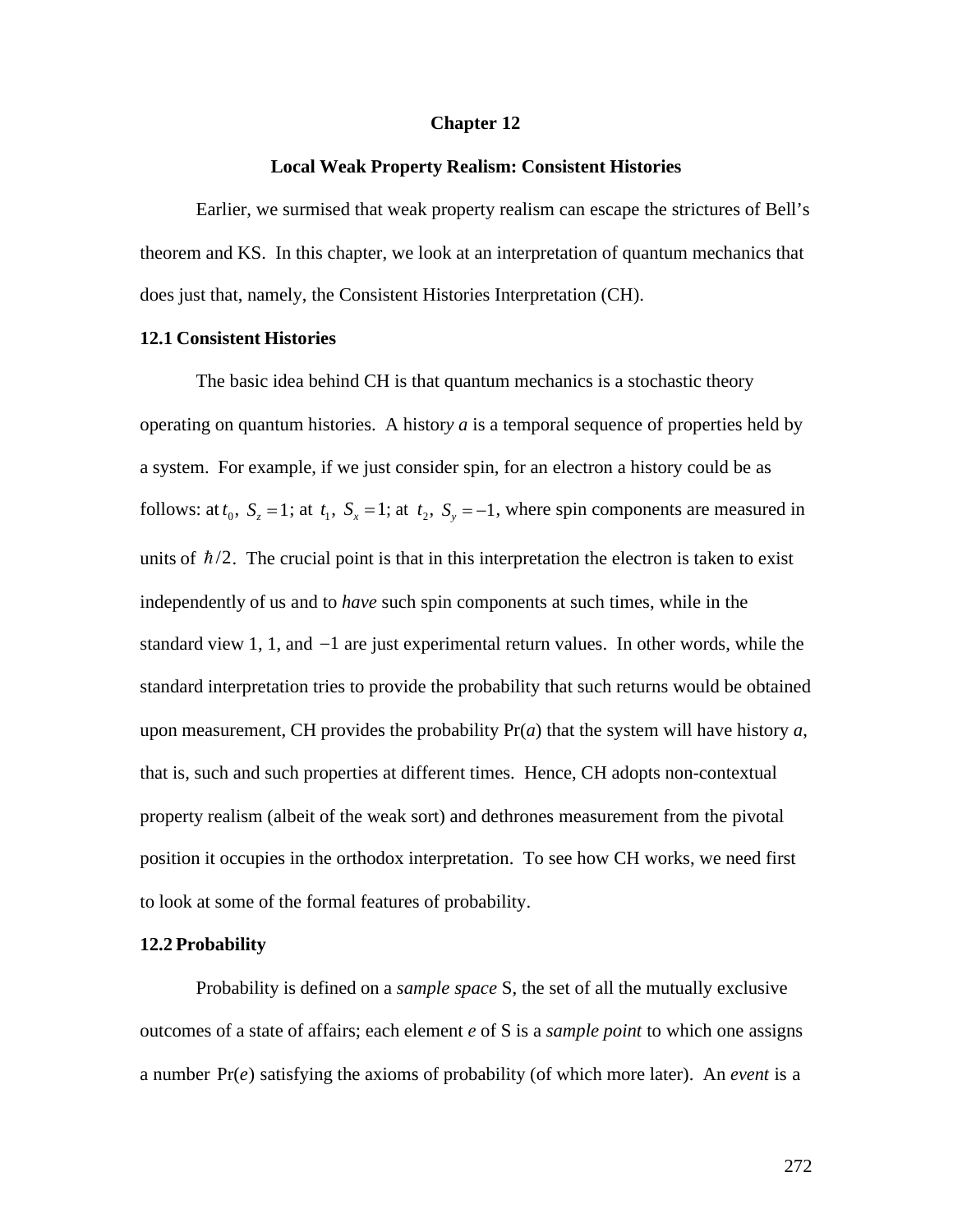set of one or more sample points (a subset of S). If S contains *n* elements, then the set of all events, the *event algebra*, has  $2^n$  elements, including the empty set  $\emptyset$  (the set with no Given an event  $A$ ,  $\sim A$  is the *complement* of  $A$ , namely, the event of all the points in  $S$ points) and S itself. In other words, the event algebra is the set of all the subsets of S. † EXAMPLE 12.2.1 that do not belong to *A*, that is, the event that occurs if and only if *A* does not occur.

Consider the tossing of a fair die. Then,  $S = \{1, 2, 3, 4, 5, 6\}$ ;  $\{1\}$  is the event '1  $\frac{1}{2}$  ,  $\frac{1}{2}$  ,  $\frac{1}{2}$  ,  $\frac{1}{2}$  ,  $\frac{1}{2}$  ,  $\frac{1}{2}$  ,  $\frac{1}{2}$  ,  $\frac{1}{2}$  ,  $\frac{1}{2}$  ,  $\frac{1}{2}$ appears on top' and it has probability  $1/6$ ;  $\{3,5\}$  is the event '3 and 5 (in whatever order) event 'a number appears on top' and  $\{\emptyset\}$  is, for example, the event 'no number appears appear on top on two successive tosses' and it has probability 1/18; *S* is, for example, the on top.' Finally, if  $A = \{3, 5\}$ , then  $\sim A = \{1, 2, 4, 6\}$ .

 $\mathbf{r}$ † † operations, disjunction and conjunction, as follows. Given the sample space *S* and two events *A* and *B* on *S*, one can define two

$$
C = A \cup B,\tag{12.2.1}
$$

the *disjunction* of *A* and *B*, is the event of all the points that belong to *A* and/or *B*. For example, if  $A = \{3,5\}$  and  $B = \{1,5\}$ , then  $C = \{1,3,5\}$ . *C* occurs if and only if *A* and/or *B* occurs.

$$
D = A \cap B,\tag{12.2.2}
$$

the *conjunction* of *A* and *B*, is the event of all the points belonging to both *A* and *B*. *D* occurs if and only if both *A* and *B* occur. Disjunction and conjunction satisfy the following laws L1-L4:

L1, or Commutative Law:  $A \cup B = B \cup A$  and  $A \cap B = B \cap A$ .

L2, or Associative Law:  $A \cup (B \cup C) = (A \cup B) \cup C$  and  $A \cap (B \cap C) = (A \cap B) \cap C$ .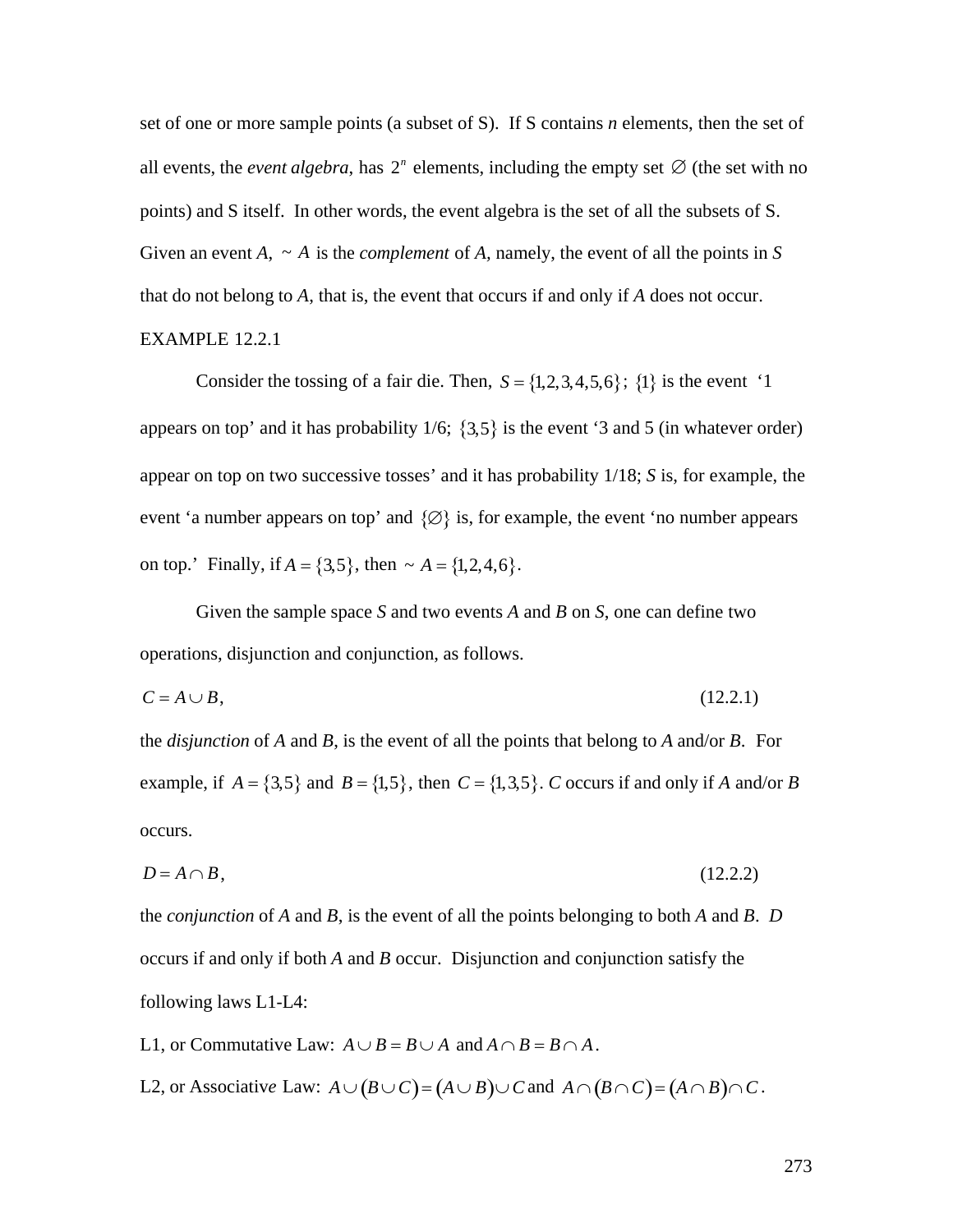L3, or Distributive Law:  $A \cup (B \cap C) = (A \cup B) \cap (A \cup B)$  and

$$
A \cap (B \cup C) = (A \cap B) \cup (A \cap B).
$$

L4, or Identity Law: there exist two events  $\{\varnothing\}$  and *S* such that  $A \cup \{\varnothing\} = A$  and  $A \cap S = A$ .

Any structure on which one can define disjunction, conjunction, and complement in such a way as to satisfy L1-L4 is a *Boolean algebra*. Many common algebras such as set theory and propositional logic, are Boolean algebras. What we are going to do now is to construct a Boolean algebra in Hilbert space.

# EXAMPLE 12.2.2

Suppose we toss two fair dice simultaneously. Then,  $3 \cup 5$ , (3 or 5 come up), come up) is true just in case both 1 and 4 come up. Note that  $3 \cup 4$  says exactly the same obtains just in case any, or all, of those numbers comes up.<sup>1</sup> By contrast,  $1 \cap 4$  (1 and 4 thing as (is equivalent to)  $\sim (\sim 3 \cap \sim 4)$ , that is, it is false that neither 3 nor 4 come up.

# **12.3 Properties at a Time**

Given a Hilbert space H, assumed to be *finite*, a projector *P* identifies a linear subspace  $\Pi$  of H composed of all and only the eigenkets  $|\chi\rangle$  of P such that  $P|\chi\rangle = |\chi\rangle^2$ . operator:  $P|\psi\rangle = |\psi\rangle\langle\psi|\psi\rangle = |\psi\rangle$ . When  $\Pi = H$ , then *P* is the identity operator *I* that Hence, the generic projector  $P = |\psi\rangle\langle\psi|$  operates on the eigenkets in  $\Pi$  as the identity the Hintern integral. If  $f(x) = f(x)$  is an embons transforms every ket in H into intself. If  $\{\psi_1, ..., \psi_n\}$  is an orthonormal basis of H, then

$$
I = \sum_{i} |\psi_i\rangle\langle\psi_i|.\tag{12.3.1}
$$

<sup>&</sup>lt;sup>1</sup> Since  $3\cup 5$  obtains if and only if ' $3\cup 5$ ' is true, we use the two interchangeably.

<sup>&</sup>lt;sup>2</sup> Here, as in the remainder of this exposition of CH, we follow Griffiths, R., (2002).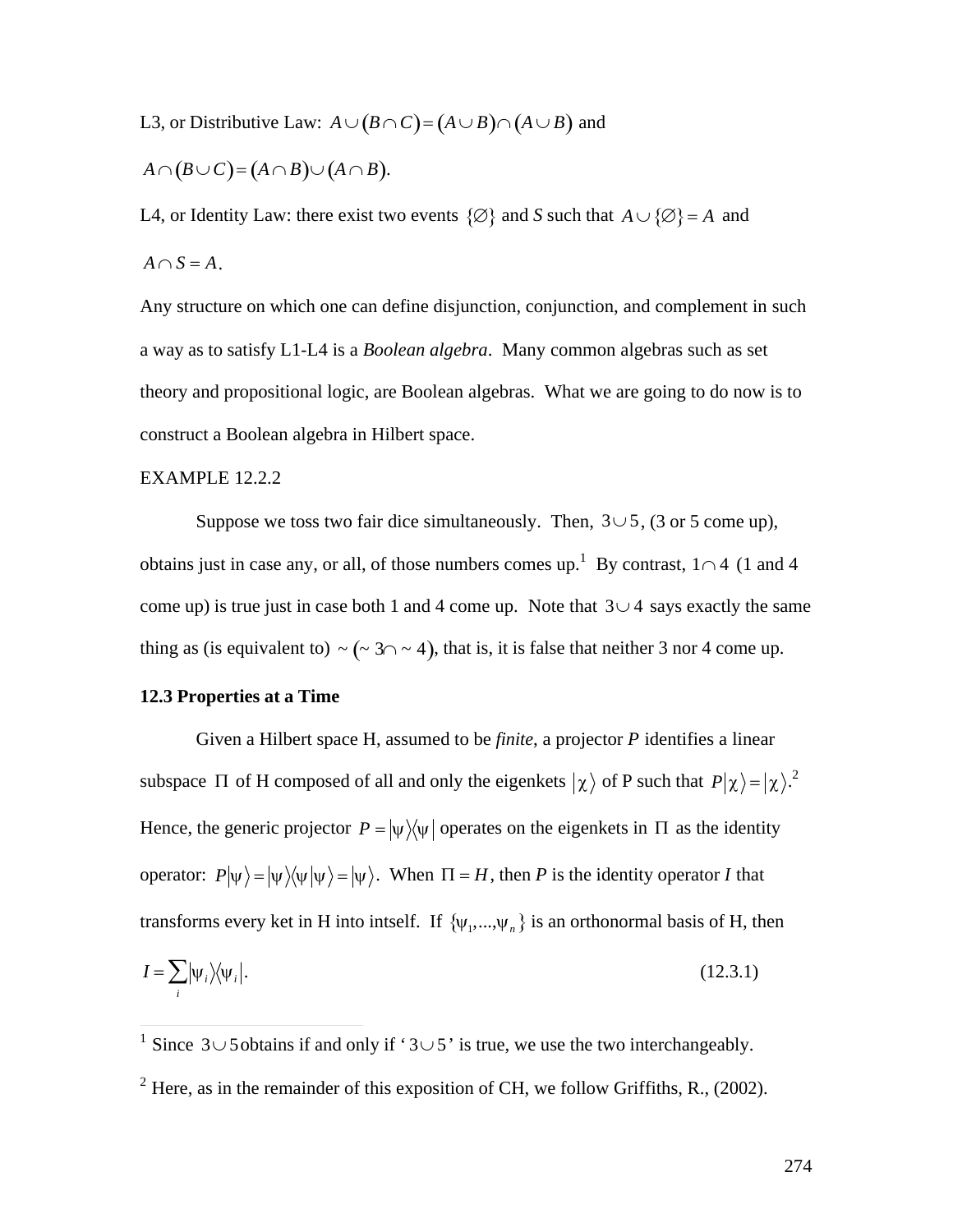Clearly, if  $|\phi\rangle$  is orthogonal to the members of  $\Pi$ , then it is an eigenket of *P* but it does not belong to  $\Pi$  because  $P|\phi\rangle = |\psi\rangle\langle\psi|\phi\rangle = 0$ . Given a projector *P*,

$$
\sim P = I - P \tag{12.3.2}
$$

is *P*'s complement.

 $\overline{a}$ 

A physical property is something that can be predicated of a physical system at a time. For example, 'the *z*-component of spin is 1' is a physical property. Note that a physical property is always associated with a value. So, *S<sup>z</sup>* is *not* a physical property, but say that S has the property P standardly associated with  $|\chi\rangle$ .<sup>3</sup> If  $|\chi\rangle$  is orthogonal to the  $S_z = 1$  is. If a system S is described by a ket  $|\chi\rangle$  in  $\Pi$  (that is,  $P|\chi\rangle = |\chi\rangle$ ), then one can kets in  $\Pi$  (that is,  $P|\chi\rangle = 0$ ), then S has ~P (the negation of the property P), namely, the property associated with the projector ~P. If  $|\chi\rangle$  is not an eigenket of *P*, then the  $\mathbf{p}^{\star}$ † associated with the subspace made up of the zero vector never holds. Two projectors *P* property P is undefined. It follows that a property associated with *I* always holds and one and *Q* are orthogonal if

 $3$  Here we denote both the property and its projector as  $P$ . Of course, they are not the same thing: properties exist in the real world, while projectors are abstract entities existing in configuration space. However, since for simplicity we assume that there is no degeneracy, there is a one-one correspondence between properties and projectors. At times, however, we shall denote with [*P*] the projector associated with property *P*.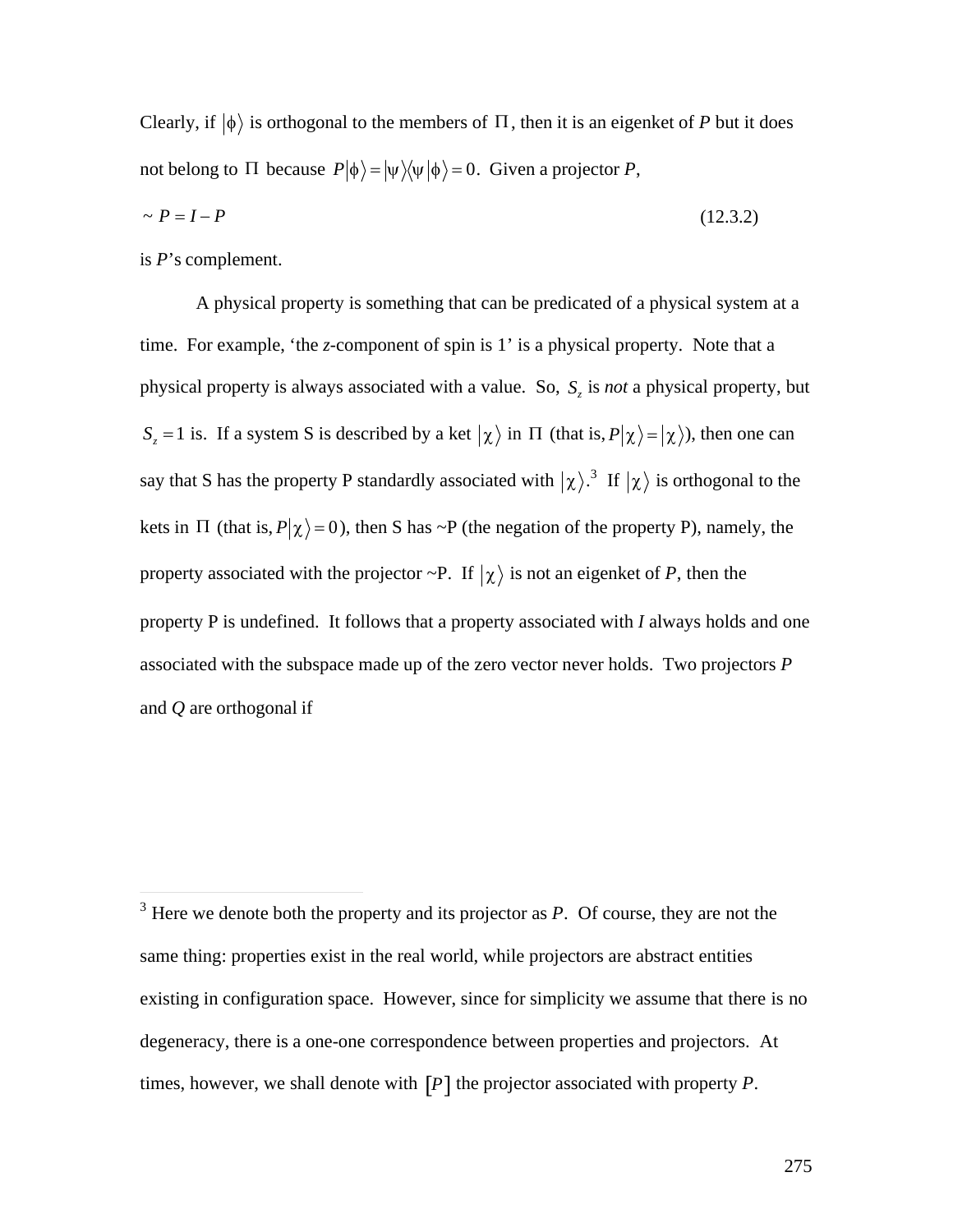$$
PQ = QP = 0.^4 \tag{12.3.3}
$$

A decomposition of the identity operator  $I$  is a collection of orthogonal projectors  $R_i$  such that

$$
I = \sum_{i} R_i. \tag{12.3.4}
$$

We can logically link properties by using the following two connectives. The first connective is conjunction, symbolized by ' $\cap$ ', which stands for 'and', so that ' $P \cap Q$ ' where  $[P]$  is the projector associated with *P* and  $[Q]$  that associated with *Q*. means P and Q. Rule Q1 says that quantum-mechanically this is represented by  $[P] \cdot [Q]$ ,

 $\mathbf{r}$ 'and/or', so that ' $P \cup Q$ ' means P and/or Q. Rule Q2 says that quantum-mechanically The second connective is disjunction, symbolized by  $\vee$ , which stands for disjunction is represented by  $[P] + [Q] - [P] \cdot [Q]$ . Crucially,  $P \cap Q$  and  $P \cup Q$  are defined *only if*  $[P]$  and  $[Q]$  commute. It can be shown that a decomposition of the  $\vec{r}$  +  $\vec{r}$  +  $\vec{r}$  +  $\vec{r}$  +  $\vec{r}$  +  $\vec{r}$  +  $\vec{r}$  +  $\vec{r}$  +  $\vec{r}$  +  $\vec{r}$  +  $\vec{r}$  +  $\vec{r}$  +  $\vec{r}$  +  $\vec{r}$  +  $\vec{r}$  +  $\vec{r}$  +  $\vec{r}$  +  $\vec{r}$  +  $\vec{r}$  +  $\vec{r}$  +  $\vec{r}$  +  $\vec{r}$  + algebra under the operations of conjunction and disjunction. All of this looks confusing, identity projector *I* constitutes a sample space and that the event algebra is a Boolean but, as the following example will show, there is really less than meets the eye. EXAMPLE 12.3.1

Consider a spin-half particle in space H. The identity projector on H is  $I = |\uparrow\rangle\langle\uparrow| + |\downarrow\rangle\langle\downarrow|$ , the sum of orthogonal, and therefore commuting, projectors. Consider now the projector  $P = |\hat{I}| \langle \hat{I}|$ . Then,  $\Pi = |\hat{I}|$  and the property P is  $S_z = 1$ . If the particle is

 $\overline{a}$ 

<sup>&</sup>lt;sup>4</sup> One must not confuse the orthogonality between vectors (their inner product is zero) and between projectors (their product is zero). Obviously, orthogonal projectors commute.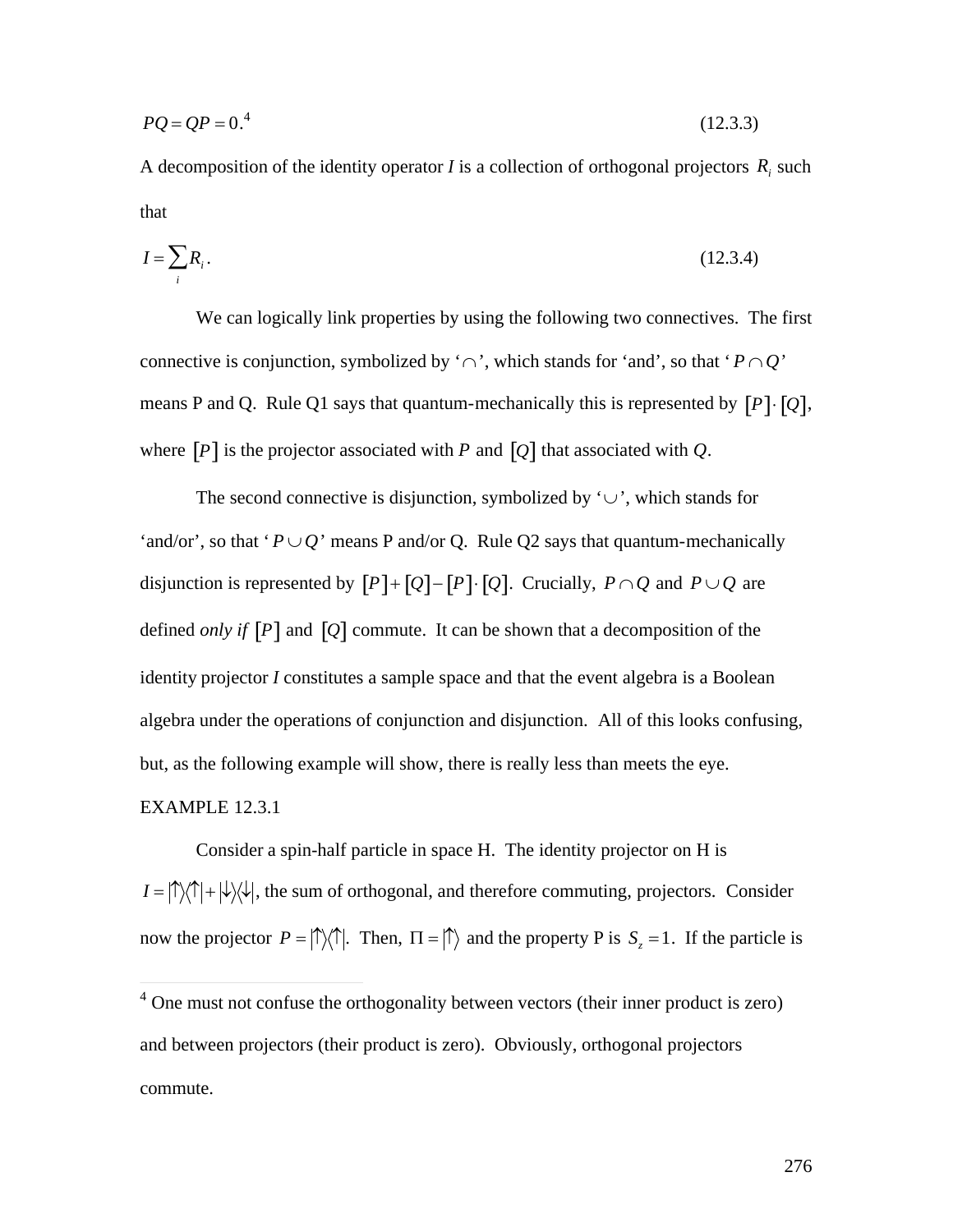in state  $|\!\uparrow\rangle$ , then we can say that it has the property  $S_z = 1$ . If the particle is in state  $|\!\downarrow\rangle$ , reason is that  $I - P = |\!\!\uparrow\rangle\langle\!\!\uparrow| + |\!\!\downarrow\rangle\langle\!\!\downarrow| - |\!\!\uparrow\rangle\langle\!\!\uparrow| = |\!\!\downarrow\rangle\langle\!\!\downarrow| = \sim P$  and  $S_z = -1$  is associated with  $|\!\!\downarrow\rangle$ . which is orthogonal to  $|\uparrow\rangle$ , then it has the negation of  $S_z = 1$ , namely,  $S_z = -1$ . The  $\mathbf{1}$  $\sqrt{2}$ If the particle is in state  $\frac{1}{\sqrt{2}}(|\uparrow\rangle + |\downarrow\rangle)$ never does. The properties ' $(S_z = 1) \cap (S_x = 1)$ ' and ' $(S_z = 1) \cup (S_x = 1)$ ' are undefined.<sup>5</sup>  $\frac{1}{2}$  ( $\uparrow$ ) +  $\downarrow$ ), then *S<sub>z</sub>* = 1 is undefined. The property associated with *I* is ' $S_z = 1$  or  $S_z = -1$ ' and it always hold, while the property ' $S_z = 1$  and  $S_z = -1$ ' † † † † x corresponds to the state  $|x\rangle$ . Using obvious notation, Q1 says that the quantum Now let us suppose that particle *a* is in spin-state  $|\uparrow\rangle$ , that it moves, and that its position at  $\mathbb{R}^2$ mechanical representation of ' $S_z = 1 \cap x = 1$ ' is  $(\uparrow \wedge \uparrow)(1) \vee (1)$ , since the two operators  $S_z = 1 \cup x = 1$ ' is  $|\!\!\uparrow\rangle\langle\!\!\uparrow\!| + |1\rangle\langle1| - (\!\!\!\mid\uparrow\rangle\langle\!\!\uparrow\!|)(\!\!\!\mid\!1\rangle\langle1|).$ commute. Moreover, Q2 says that the quantum mechanical representations for

#### **12.4 Non-existent Properties**

 $\overline{a}$ 

† Although CH allows a realist understanding of quantum mechanics, it does not follow EPR in attributing quantum mechanically incompatible properties to a system. Griffiths gives an instructive story about what happens if one insists that  $P \cap Q$  is the notation, let  $[Z+]$  stand for the projector associated with  $S_z = 1$ , and similarly for defined even if *P* and *Q* are incompatible. Consider a spin-half particle, and to simplify its corresponding projector would have to project onto a subspace  $\Pi$  of the twoother projectors. Suppose now that the composite property  $S_z = 1 \cap S_x = 1$  existed. Then dimensional Hilbert space H of the spin-half particle. However, no such subspace can exist. For, no one-dimensional subspace  $\vert \hat{\ } \vert_i \rangle$  is associated with both  $S_z = 1$  and  $S_x = 1$ ; all

 $<sup>5</sup>$  In order to avoid clutter, in the future we shall omit the brackets when possible.</sup>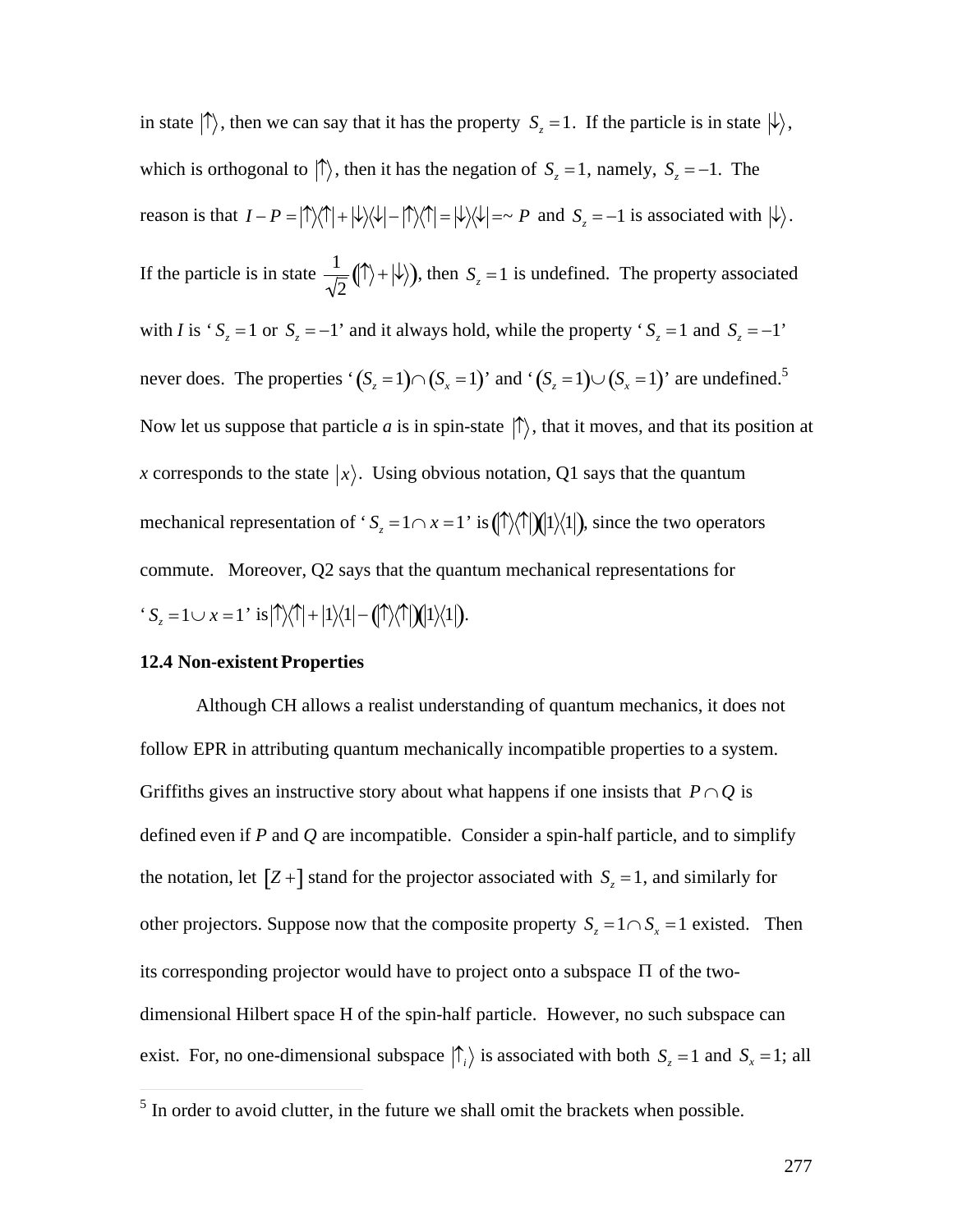the one-dimensional subspaces are, as it were, already taken. This leaves only two subspaces, namely, H itself and the zero-dimensional subspace 0 containing only the zero vector. Since neither  $S_z = 1$  nor  $S_x = 1$  are always true,  $\Pi \neq H$ . If  $\Pi = 0$ , then

$$
S_z = 1 \cap S_x = 1 \tag{12.4.1}
$$

† 1955 - 2005 - 2006 -<br>Personalisation could never be true, and consequently

$$
S_z = 1 \cap S_x = -1 \tag{12.4.2}
$$

could never be true as well. Since the disjunction of two false sentences is false,

$$
(S_z = 1 \cap S_x = 1) \cup (S_z = 1 \cap S_x = -1)
$$
\n(12.4.3)

is false as well. Now (12.4.3) is logically equivalent to

$$
S_z = 1 \cap (S_x = 1 \cup S_x = -1) \tag{12.4.4}
$$

which must, therefore, be always false. However, the part in brackets is always true because the corresponding projector is the identity projector *I* in H, and consequently  $S_z = 1$  must always be false. But this cannot be right because at times  $S_z = 1$  is true. If *if* we assume that quantum mechanics is complete, then  $S_z = 1 \cap S_x = 1$  cannot be assigned we assume that the Hilbert space H contains all the information about the particle, that is, † conjunction can be defined in terms of disjunction plus negation and vice versa, any meaning at all because nothing in H can be associated with it. Moreover, since  $S_z = 1 \cup S_x = 1$  is meaningless as well. In sum, the penalty for logically connecting noncommuting properties is loss of meaning.

The commuting requirement has interesting consequences for the measurement problem. As we saw earlier, the measurement problem consists in the fact that according to TDSE the outcome of measurement is a superposition like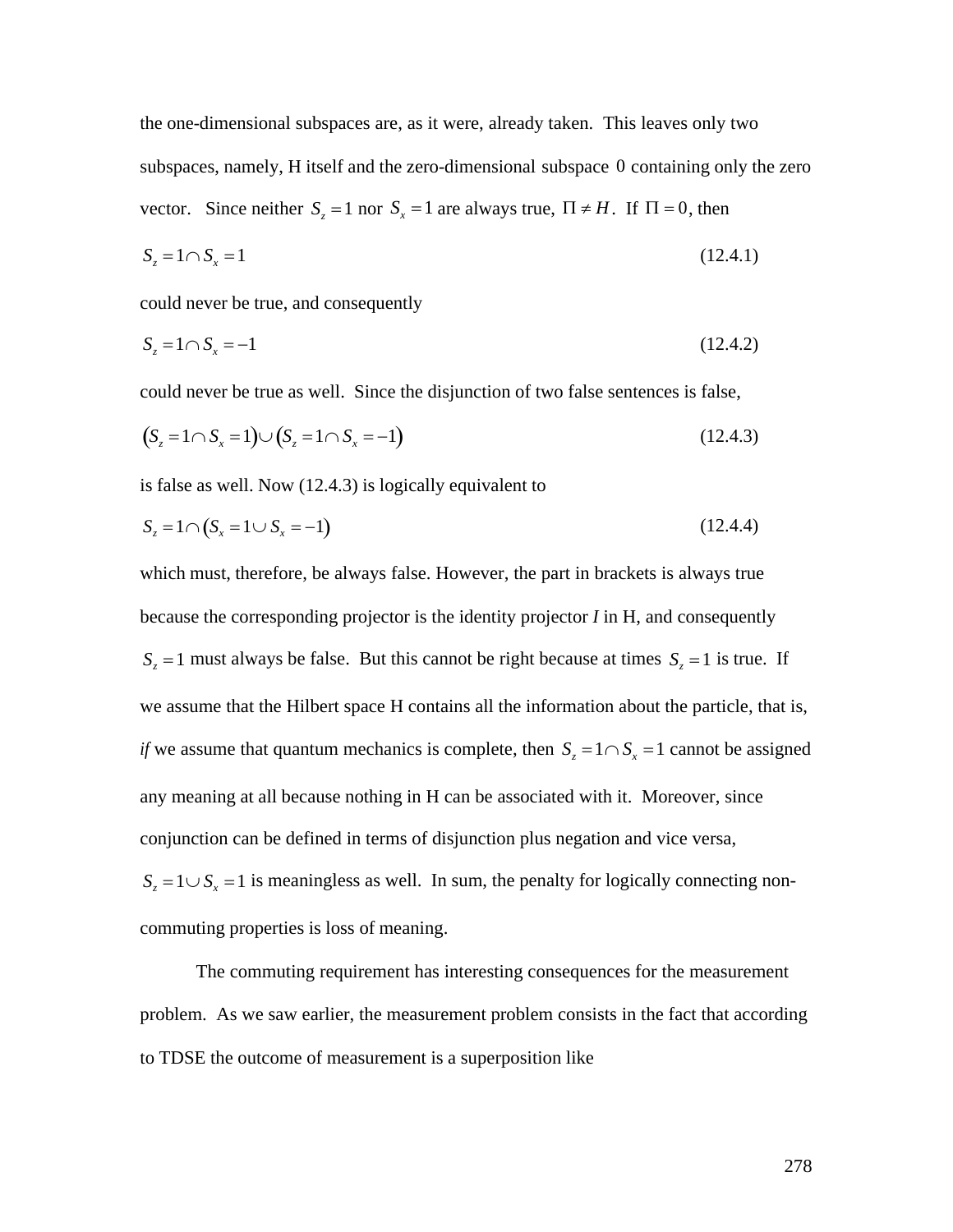$$
|\Psi'\rangle = \sum_{i} c_i |\psi_i\rangle \otimes |\chi_i\rangle, \qquad (12.4.5)
$$

where  $|\psi_i\rangle$  and  $|\chi_i\rangle$  are eigenstates of the observed system and the measuring device  $|\chi_i\rangle\langle\chi_i|$ , and consequently once  $|\Psi'\rangle\langle\Psi'|$  obtains it is meaningless to ask whether any of respectively. However, we should note that  $|\Psi'\rangle\langle\Psi'|$  does not commute with any the  $|\chi_i\rangle\langle\chi_i|$ , or any disjunction of the  $|\chi_i\rangle\langle\chi_i|$ , obtain. In other words, once the †  $\mathcal{L}^{\text{th}}$ measurement superposition TDSE entails, it makes no sense to ask whether the cat is combination atom-Geiger counter-hammer-cyanide container-cat has reached the alive or dead, or even to say that the cat is alive or dead.

#### **12.5 Quantum Histories**

Consider a system S and its configuration space H. A history *a* is a tensor product of projectors of H such that

$$
a = \begin{bmatrix} P_1 \end{bmatrix} \otimes \dots \otimes \begin{bmatrix} P_n \end{bmatrix},\tag{12.5.1}
$$

where  $[P_i]$  is the projector associated with the property  $P_i$ . History *a* is itself a projector  $\mathbf{r} = \mathbf{r} + \mathbf{r}$ in the history Hilbert space  $\breve{H} = H_1 \otimes ... \otimes H_n$ , where  $H_j$  is S's configuration space at time  $\mathcal{L}^{\text{th}}$ *t*<sub>j</sub>. Intuitively, *a* says that S holds properties  $P_1, ..., P_n$  at times  $t_1, ..., t_n$ . As a sample † mutually orthogonal property projectors, so a sample space for histories is a space for properties at one time is a decomposition of *I*, the identity projector for H, into decomposition of  $\tilde{I}$ , the identity projector for  $\tilde{H}$ , into mutually orthogonal history projectors, so that

$$
\sum_{a} a = \breve{I} \,. \tag{12.5.2}
$$

The rules for negation, conjunction, and disjunction for histories are the same as those for properties at a single time. Hence, given two histories *a* and *b*,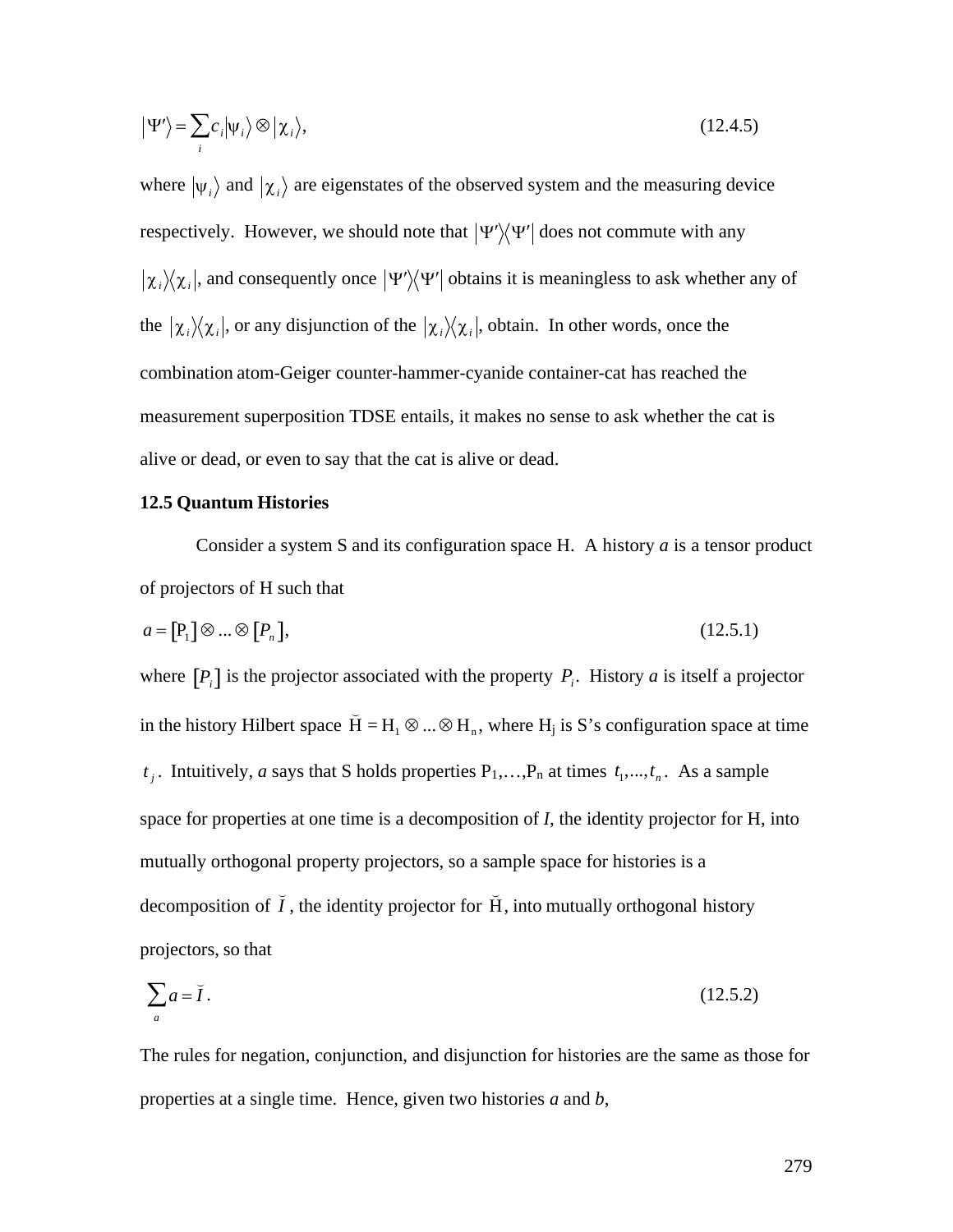$$
\sim a = \breve{I} - a
$$
  
\n
$$
a \cap b = ab
$$
  
\n
$$
a \cup b = a + b - ab.
$$
\n(12.5.3)

As before, conjunction and disjunction are defined only if *a* and *b* commute, that is, only if *ab* = *ba*. Typically, *a* and *b* commute only if all of their component projectors associated with the same time commute; however, if the two histories are orthogonal  $(ab = ba = 0)$ , then they commute even if not all of their component projectors associated with the same time commute. The histories that are sample points are *elementary* histories, while their combinations in terms of conjunction, disjunction, and negation (events of more than one sample point) are compound histories. Since they are orthogonal, elementary histories are mutually exclusive, and therefore they differ from each other by at least one property projector. The event algebra is a Boolean algebra under the operations of conjunction and disjunction.

# EXAMPLE 12.4.1

Let  $a = [X +] \otimes [Z +] \otimes [Y -]$  and  $b = [Y +] \otimes [Z +] \otimes [X -]$  be two histories of because  $a$  and  $b$  do not commute, since the first and third projectors do not commute and the spin-half system S made of one particle.<sup>6</sup> Then  $a \cap b$  and  $a \cup b$  are not defined the two histories are not orthogonal.

The *chain operator* for a history *a* is

$$
C_a = P_n U(t_n, t_{n-1}) P_{n-1} \cdots U(t_1, t_0) P_0,
$$
\n(12.5.4)

where  $P_0$ ,..., $P_n$  are the property projectors of *a* and  $U(t_i, t_j)$  is the time evolution

 $<sup>6</sup>$  To avoid clutter, we often dispense with the su</sup> <sup>6</sup> To avoid clutter, we often dispense with the subscripts when the temporal ordering of the system's properties is clear.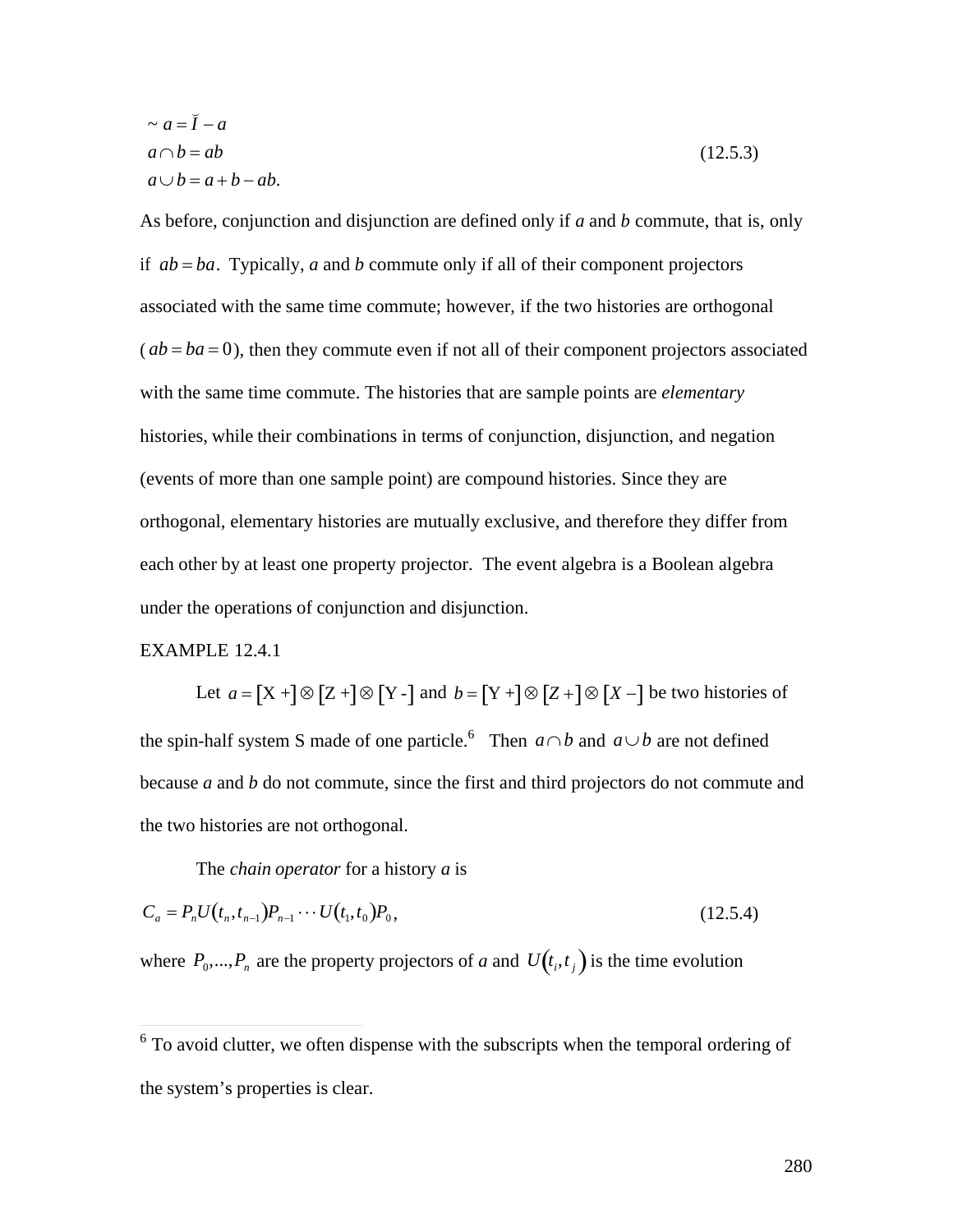operator.<sup>7</sup> The probability of a history occurring is given by

$$
Pr(a) = Tr\left(C_a C^{\dagger}{}_a\right),\tag{12.5.5}
$$

where  $C^{\dagger}_{a}$  is the adjoint of  $C_{a}$ <sup>8</sup>

# EXAMPLE 12.4.2

Let us determine the probability that an electron originally in state  $|\hat{\Gamma}_z\rangle$  will have the history  $a = [Z +] \otimes [X +] \otimes [Y -]$  if the Hamiltonian is zero. A simple calculation

gives 
$$
[Y - ] = |\psi_y\rangle\langle\psi_y| = \frac{1}{2} \begin{pmatrix} 1 & i \\ -i & 1 \end{pmatrix}
$$
; similarly,  $[X + ] = \frac{1}{2} \begin{pmatrix} 1 & 1 \\ 1 & 1 \end{pmatrix}$ , and  $[Z + ] = \begin{pmatrix} 1 & 0 \\ 0 & 0 \end{pmatrix}$ .

Consequently, the chain history operator is

$$
C_a = \frac{1}{2} \begin{pmatrix} 1 & i \\ -i & 1 \end{pmatrix} \frac{1}{2} \begin{pmatrix} 1 & 1 \\ 1 & 1 \end{pmatrix} \begin{pmatrix} 1 & 0 \\ 0 & 0 \end{pmatrix} = \frac{1}{4} \begin{pmatrix} 1+i & 0 \\ 1-i & 0 \end{pmatrix}.
$$

Finally,

<sup>7</sup> Notice that the projector corresponding to the earliest time is on the right. Note also that when the Hamiltonian is zero, the evolution operator becomes the identity operator, and can therefore be ignored.

<sup>8</sup> Actually,  $Tr(C_a C^a)$  is not the probability, but the weight (the unnormalized probability,

as it were) of *a*. The general formula is  $Pr(a) = \frac{Tr(C_a C^+_{a})}{T \cdot S_a}$ , where [*i*  $\frac{C_a - C_a}{Tr[P_0]}$ , where  $[P_0]$  is the initial

pure states,  $[P_0]$ always projects onto a one-dimensional subspace. Hence, its trace is projector of the history. However, since we are dealing only with orthonormal bases and are several equivalent formulas for history probability. We look at some of them in always equal to one, and therefore we can use the simpler formula. In the literature, there exercise 12.5.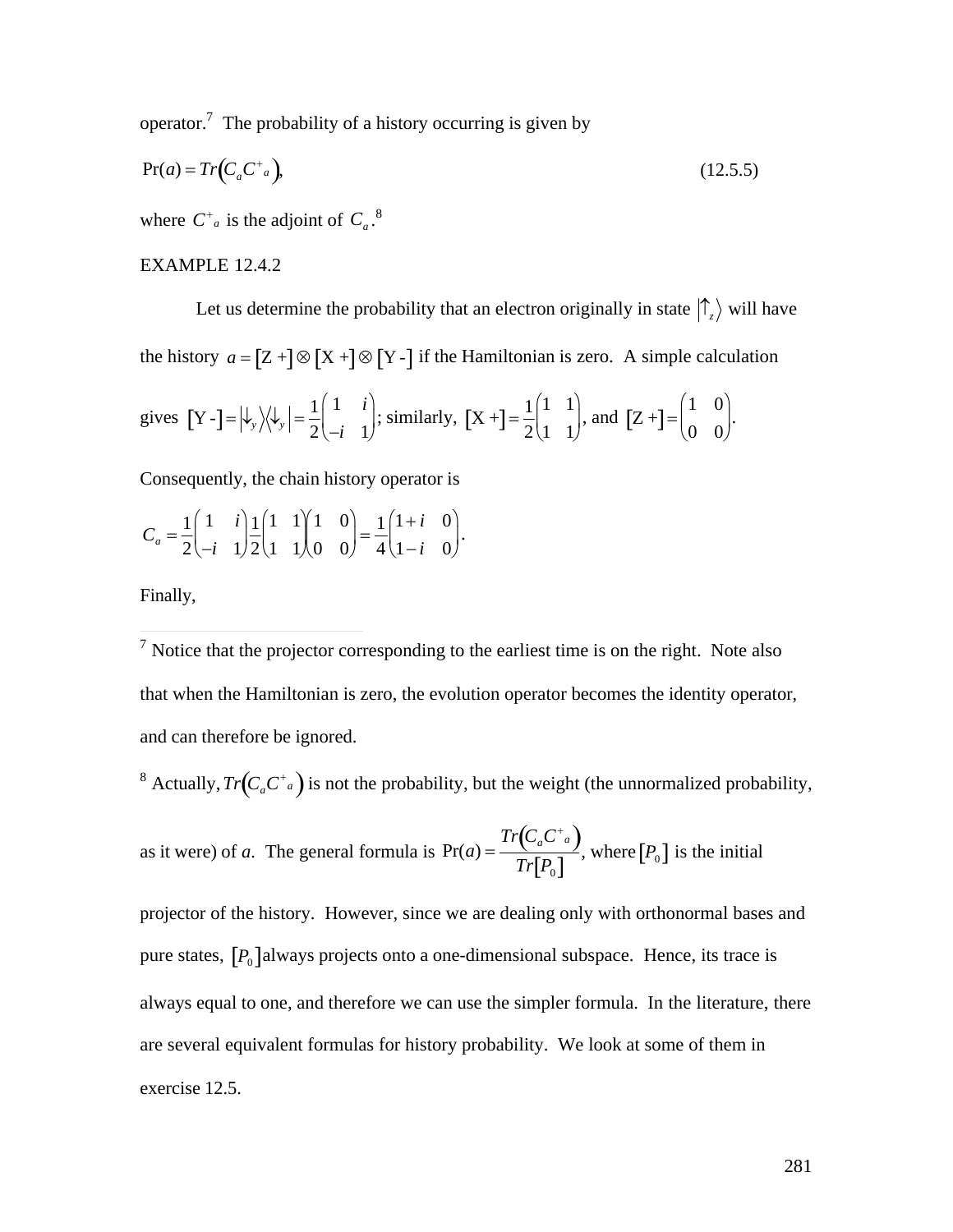$$
Pr(a) = Tr \left[ \frac{1}{4} \begin{pmatrix} 1+i & 0 \\ 1-i & 0 \end{pmatrix} \frac{1}{4} \begin{pmatrix} 1-i & 1+i \\ 0 & 0 \end{pmatrix} \right] = \frac{1}{4}
$$

The idea now is to think of quantum mechanics as a stochastic or probabilistic theory: (12.5.5), which is equivalent to Wigner's formula, is used to assign probabilities to quantum histories much in the same way in which classical stochastic theories assign probabilities to sequences of coin tosses or even to a truly indeterministic sequence of events. $9$ 

#### **12.6 Restrictions on Histories**

At this point, however, we must make sure that what we introduced in (12.5.5) is really a probability, that is, it satisfies the appropriate axioms. There are many equivalent axiomatic formulation of probability. Here is a simple one consisting of three axioms:

- 1. Positivity:  $0 \leq Pr(a)$ ;
- 2. Additivity: if *a* and *b* are any two mutually exclusive events, then

$$
Pr(a \vee b) = Pr(a) + Pr(b);
$$

3. Normalization:  $\sum_{e} Pr(e) = 1$ , where *e* is a sample point.

elements of its main diagonal are positive. However, given any *O* such that  $O|\psi\rangle = |\phi\rangle$ , We can show that  $(12.5.5)$  satisfies positivity. An operator O is positive just in case the

$$
\langle \psi | \tilde{O}^* O | \psi \rangle = \langle \phi | \phi \rangle \ge 0, \tag{12.6.1}
$$

 $\mathbb{Z}^{\mathbb{Z}^{\times}}$ and therefore  $\tilde{O}^*O$  is a positive operator, which entails that its trace is positive.

interference effects among histories, and this requires that the Boolean algebras of events However, it turns out that (12.5.5) does not always satisfy additivity because of on which (12.5.5) can be applied must be restricted: histories cannot be lumped together

 $\overline{a}$ 

<sup>&</sup>lt;sup>9</sup> For Wigner's formula, see appendix five.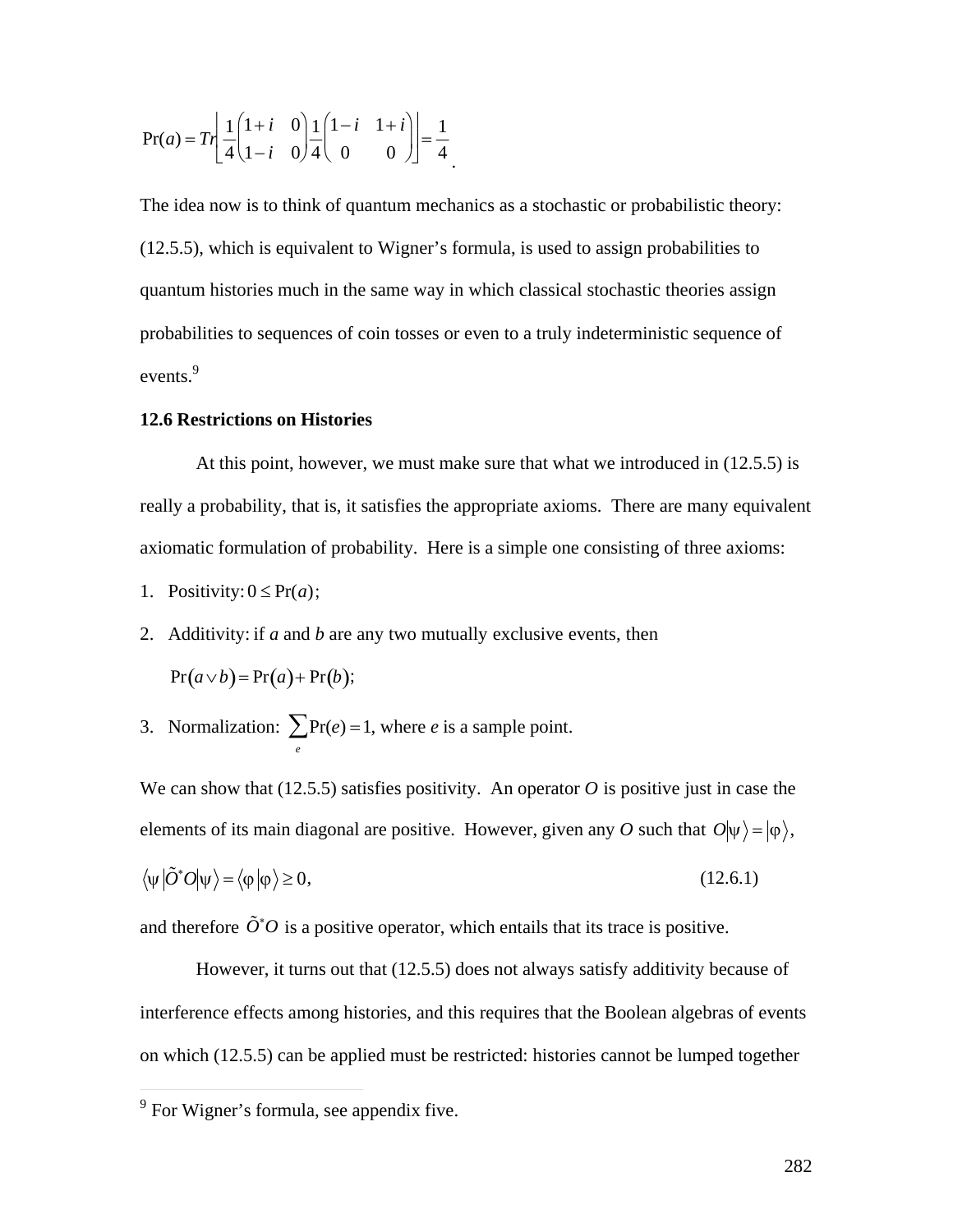haphazardly if we want them to obey the rules of probability. The restriction amounts to the elimination of interference effects so that any two mutually exclusive histories can evolve separately. As a result, probabilities are assigned only to histories belonging to a *family* F if

$$
Tr(C^* {}_aC_b)=0,
$$
\n
$$
(12.6.2)
$$

where *a* and *b* are *any* two different histories belonging to F. In effect, (12.6.2) guarantees additivity for history probabilities. If, following Griffiths, we define the *inner product* for operators as

$$
\langle A, B \rangle = Tr(A^+B), \tag{12.6.3}
$$

then *a family is consistent if its history chain operators are orthogonal*. 10

It can also be shown that (12.5.5) satisfies normalization.

# EXAMPLE 12.6.1

 $\overline{a}$ 

Let us investigate whether the three spin-half histories with zero Hamiltonian

$$
a = [Z + ] \otimes [Y + ] \otimes [X +],
$$
  
\n
$$
b = [Z - ] \otimes [Y + ] \otimes [X -],
$$
  
\n
$$
c = [Z + ] \otimes [Y - ] \otimes [X +]
$$

form a consistent family. Since  $Tr(\tilde{C}_a^*C_c) \neq 0$ , and *a*, *b*, and *c* fail to form a consistent family. Note that the orthogonality of *a* and *c* does not entail that their chain operators are orthogonal as well.

Determining family consistency can be very laborious, especially when it comes

<sup>&</sup>lt;sup>10</sup> For a proof that  $(12.6.2)$  entails additivity, see Griffiths, R.,  $(2002)$ : 140. It turns out that (12.6.2) is a sufficient but not a necessary condition for additivity.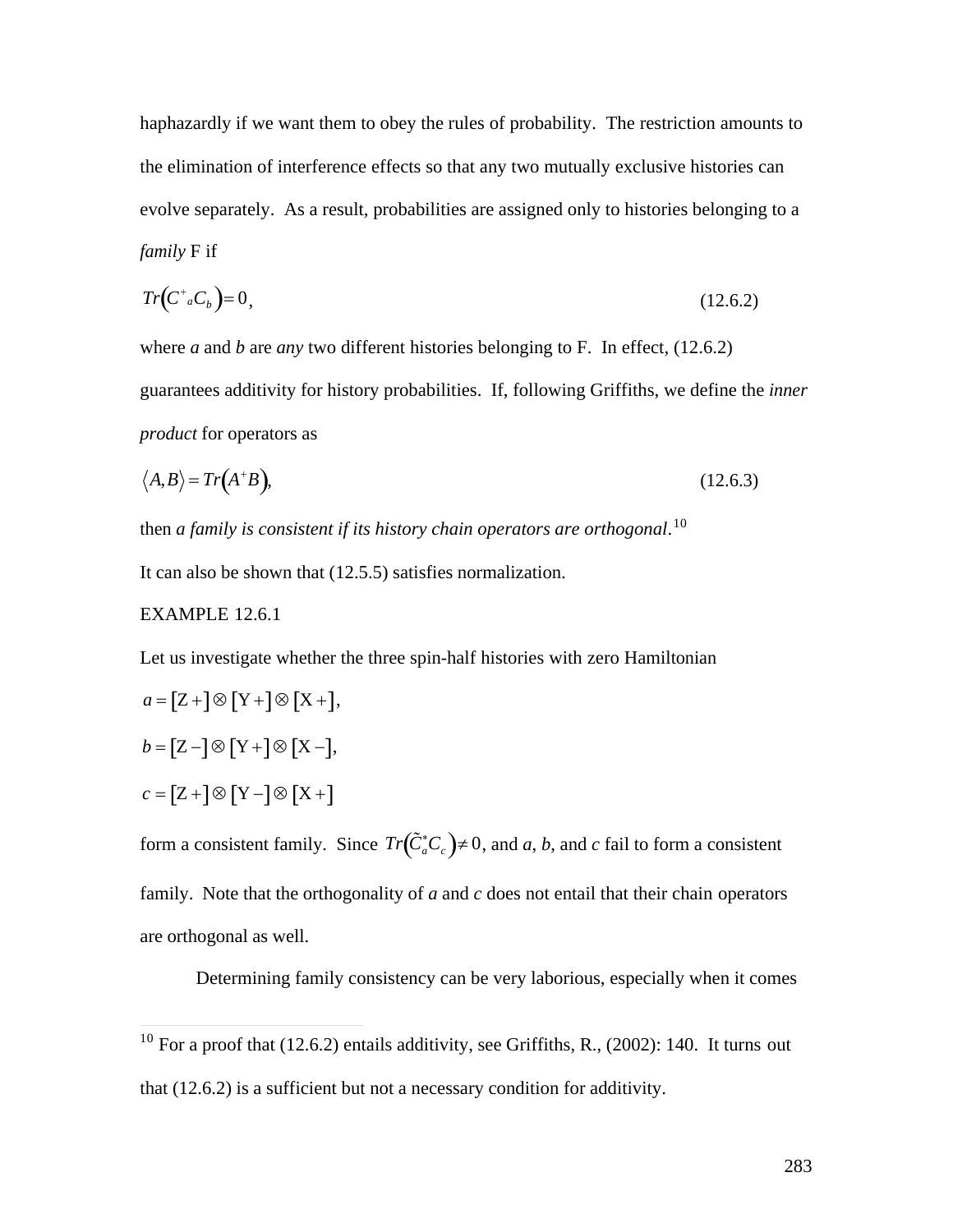to checking the orthogonality of history chain operators. Nevertheless, there are shortcuts. One is that if two histories have *orthogonal first or last* property projectors, then their chain operators are orthogonal as well. Hence, the spin-half family made up of

$$
d = [Z + ]\otimes [Y + ]\otimes [X +],
$$
  
\n
$$
e = [Z - ]\otimes [Y + ]\otimes [X +],
$$
  
\n
$$
f = [Z + ]\otimes [Y - ]\otimes [X -]
$$
  
\n(12.6.4)

is consistent because any two of the histories have orthogonal first or last members. For example, the first members of *d* and *e* are orthogonal since  $[Z+] \cdot [Z -] = 0$ .

# EXAMPLE 12.6.2

We can use the above shortcut to come up with a family of histories for a simple measurement. Suppose we shoot a spin-half particle in state  $|\uparrow_x\rangle$  through a SGZ device emerging from it in position  $\lambda$  + or  $\lambda$  -. If  $\lambda$  + and  $\lambda$  - are sufficiently far, so that the and that the particle goes through positions  $\lambda_1$  and  $\lambda_2$  on its way to the device, eventually wave packets overlap only minimally, then the respective vector states will be effectively orthogonal, thus representing mutually exclusive alternatives. Hence, we may consider  $\lambda$  + and  $\lambda$  – as 'pointers' correlated with the values of  $S_z$ . One can then construct the following family made up of two histories

$$
a = [X +][\lambda_1] \otimes [Z +][\lambda_2] \otimes [Z +][\lambda +]
$$

and

 $\overline{a}$ 

 $b = [X + ][\lambda_1] \otimes [Z - ][\lambda_2] \otimes [Z - ][\lambda - ]^{11}$ 

<sup>11</sup> Actually, the family is not complete, and one should add  $c = \{I - [X +] [\lambda_1] \} \otimes I \otimes I$ . However, since we may set  $Pr(c) = 0$ , this history can be discarded without any loss.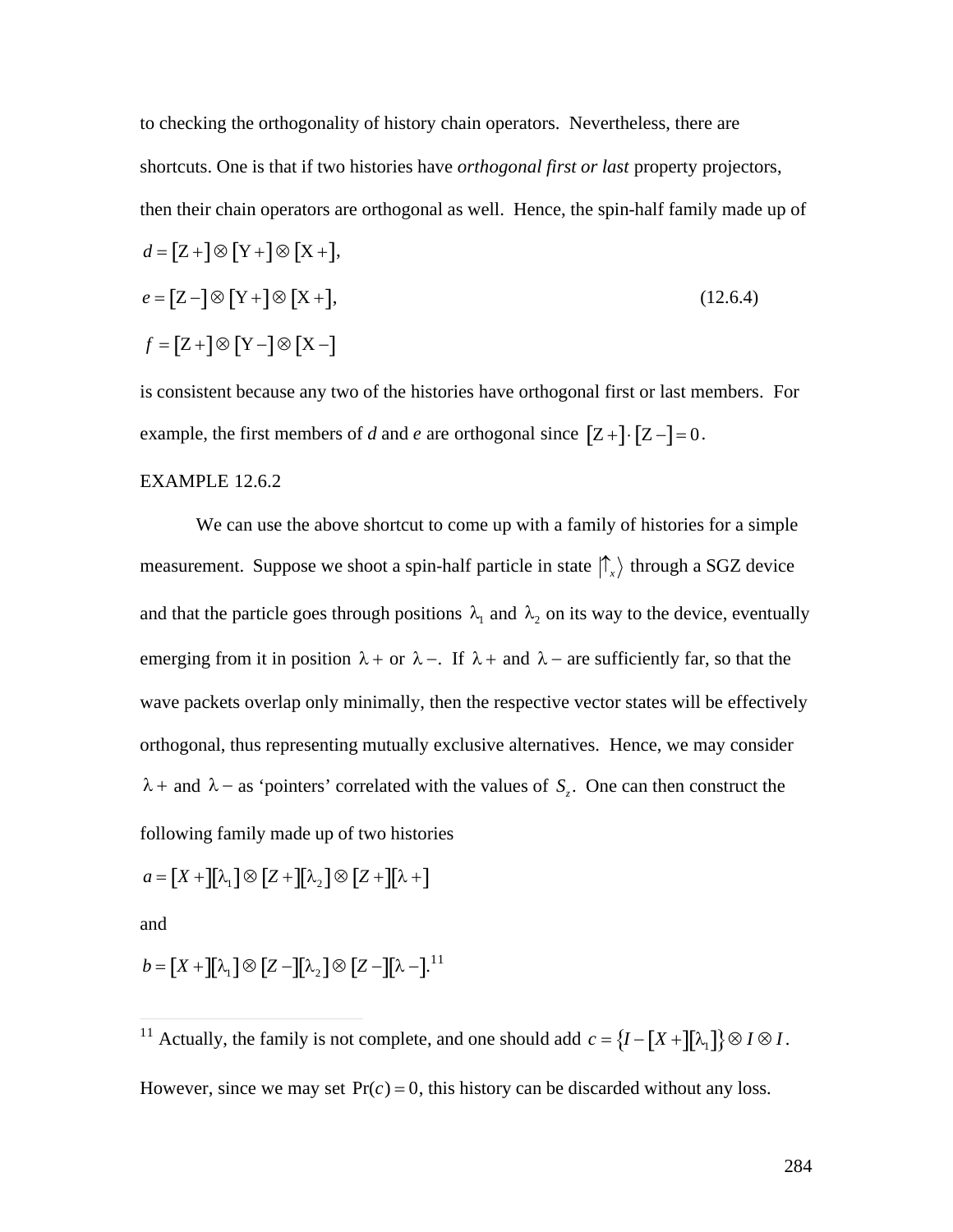The two stories are orthogonal because their last members are, and they show the measurement correlations between *z*-spin values and particle position.

#### **12.7 The Risks of Joining Families and Boolean Algebras**

Typically, families cannot be mixed: jumping from a family to another in the same description of a physical process is forbidden. This prohibition marks most clearly the difference between the quantum and the classical world, and therefore we should look at it a bit more closely. Two elementary histories in the same family are incompatible in the sense of being mutually exclusive: if one is true, the others must be false. In other words, the penalty for combining them is logical inconsistency, a statement of the form  $A \cap \sim A$ . This is not peculiar to quantum mechanics; if it is true that that at a given time the *x*-component of the spin of an electron or a billiard ball has a certain value, than it is false that at that same time it has a different value.

However, histories belonging to different families are incompatible in the sense that their conjunction generates not a logically inconsistent statement but one that is neither true nor false, that is, a string of symbols that is no statement at all. To put it differently, the penalty for combining histories from different families is meaninglessness. The reason is that every consistent family constitutes a Boolean algebra of history projectors that acquire probabilities only within *that* algebraic framework since, properly speaking, any sort of probabilistic reasoning depends on a sample space. Quantum mechanics is peculiar in that different algebras of histories cannot be joined unless certain conditions, ultimately arising from the fact that operator multiplication is not commutative, are satisfied. So, absent such conditions, if *a* and *b* belong to different families, any statement involving both of them has no probability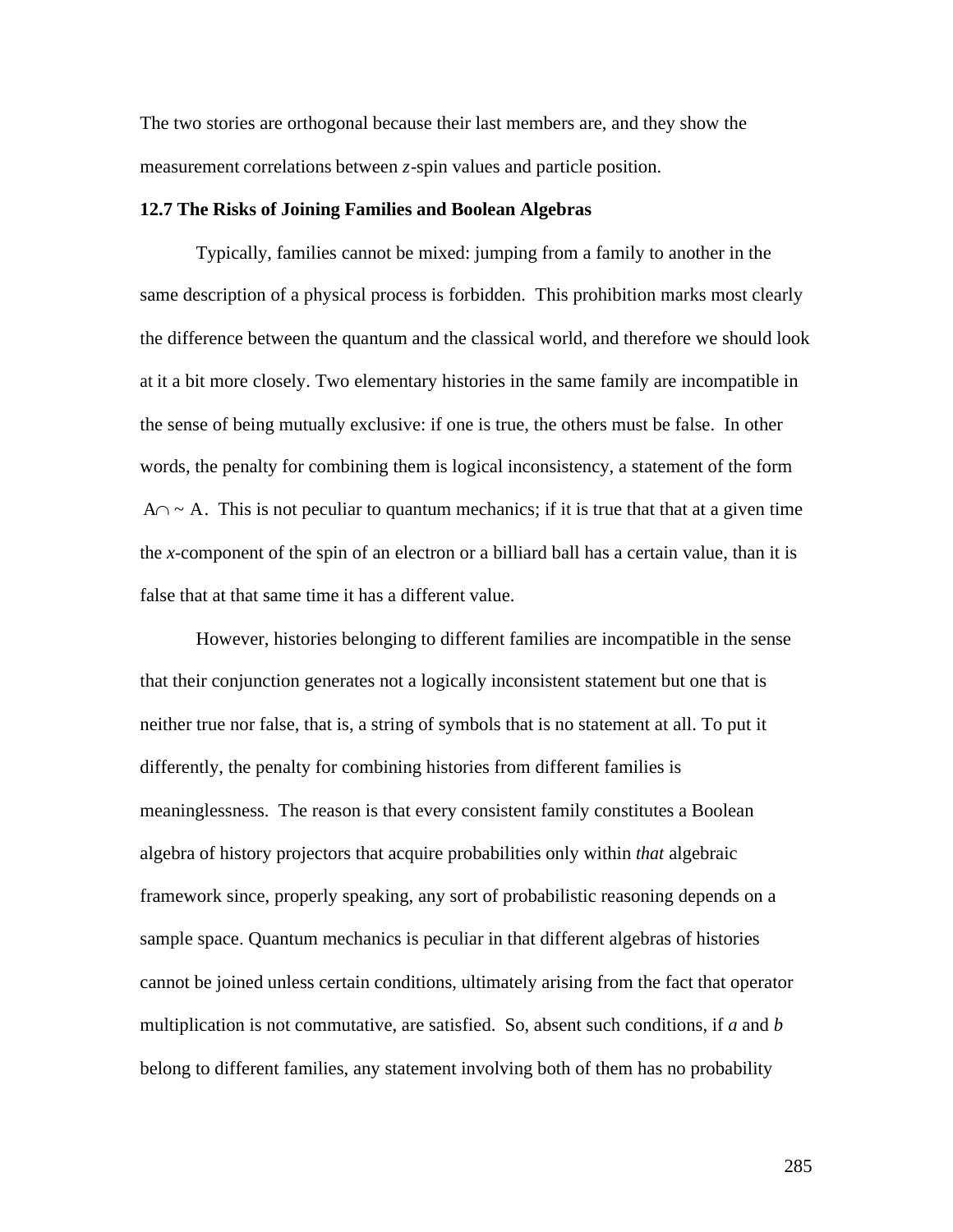attached to it (no probability can be defined for it) and is therefore meaningless. In sum, quantum theoretical statements are probabilistic ("true" means 'having probability one' and "false" means 'having probability zero'), and therefore they presuppose a sample space. However, typically the non-commutative property of operator multiplication prevents the construction of a single sample space from those of two families unless certain special conditions are satisfied. It can also be shown that the prohibition against joining families allows the adoption of non-contextual weak value determinism without impinging on the KS theorem (Griffiths, R., (2002): ch. 22).

#### **12.8 A Comparison of CH with the Orthodox Interpretation**

Griffiths and Omnès use a thought experiment with a Mach-Zehnder interferometer to highlight the advantages of CH over the standard interpretation.<sup>12</sup> A photon initially at *a* goes through a beam splitter  $S_1$ , is deflected by the mirrors  $M_1$  and  $M_2$ , and eventually is detected by C or D, which undergo a macroscopic change of state by, say, clicking. The second beam splitter  $S_2$  is not present in this run.



 $12$  Griffiths, R., and Omnès, R., (1999).

 $\overline{a}$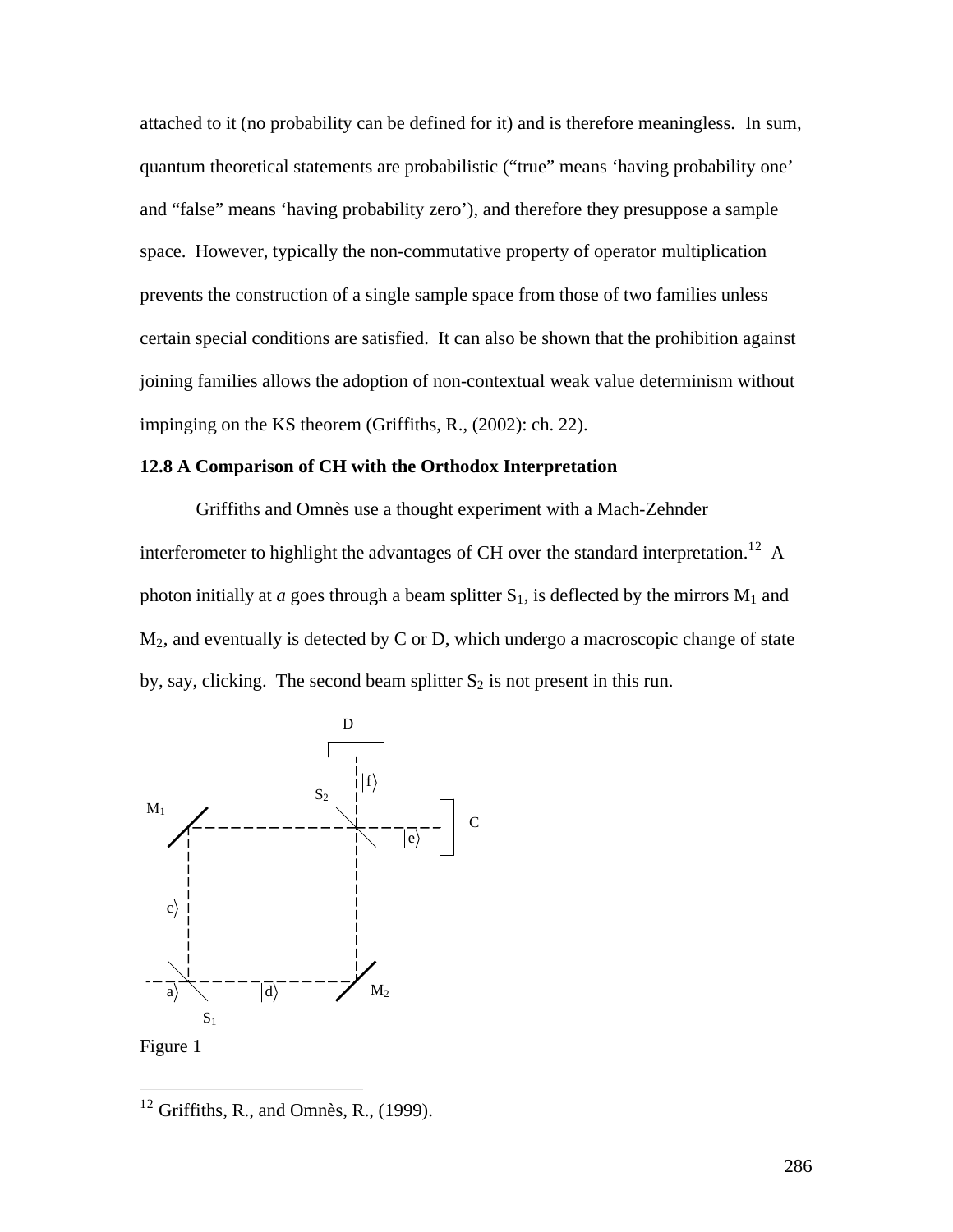Using obvious symbolism, the orthodox representation of this story is as follows:

$$
|a\rangle \otimes |C\rangle \otimes |D\rangle \Rightarrow \frac{1}{\sqrt{2}} (|c\rangle + |d\rangle) \otimes |C\rangle \otimes |D\rangle \Rightarrow \frac{1}{\sqrt{2}} (|C^*\rangle \otimes |D\rangle + |C\rangle \otimes |D^*\rangle) \tag{12.8.1}
$$

where  $|C^*\rangle$  is the state of C clicking, and the arrows indicate the linear temporal † particle and detector, the state function collapses and one and only one of the two development provided by TDSE. As soon as the system arrives at entanglement between alternatives is realized. Supposing that the final state of the system is, for example,  $\langle C^* \rangle \otimes |D\rangle$ , one still cannot know what happened before because of the bizarre superposition in the intermediate step. In other words, retrodiction from experimental results is impossible. However, Griffiths and Omnès note, retrodiction is constantly used by particle physicists, who assume not only that measurements accurately reflect the state of affairs just before measurement, but even extrapolate which path a particle has followed before the measurement.

By contrast, CH could employ the two mutually exclusive histories  $aCD \otimes cCD \otimes C^*D$  $*D$  (12.8.2)

and

 $\overline{\phantom{a}}$ 

$$
aCD \otimes dCD \otimes CD^*,\tag{12.8.3}
$$

to each of which it attributes probability  $1/2$ <sup>13</sup> Here, not only is the collapse postulate unnecessary, but if the final state of the system is  $C^*D$ , we know which history has been that we need not say, as Griffiths and Omnès flippantly put it, that "experimenters don't actualized, and therefore we can say that the particle went along path *c*, with the result take enough courses in quantum theory" (Griffiths, R., and Omnès, R., (1999): 29).

<sup>&</sup>lt;sup>13</sup> As before, to avoid clutter, we occasionally write P instead of  $[P]$ .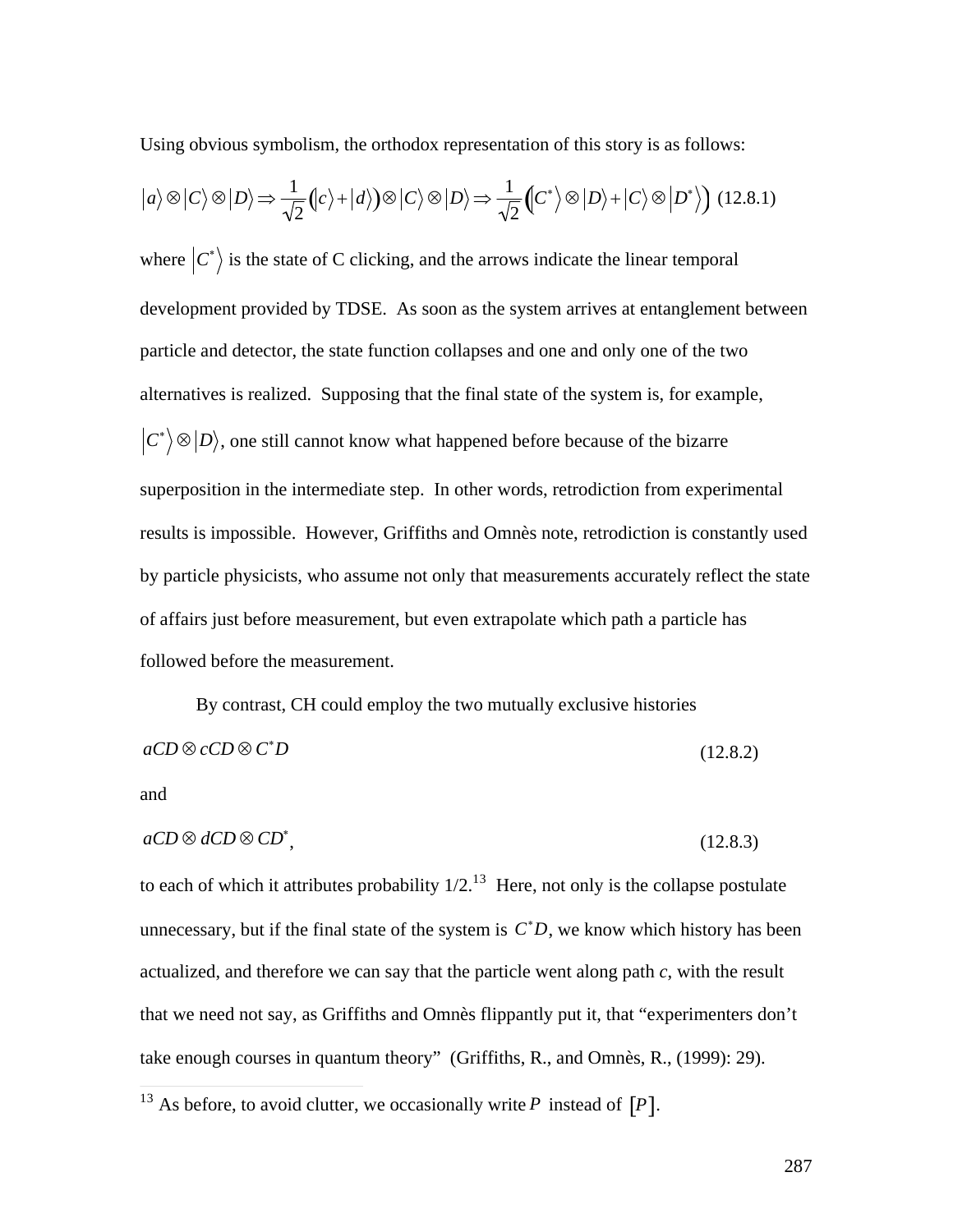It is true that CH also allows histories in which it is meaningless to ask which path the photon followed, such as

$$
aCD \otimes \frac{1}{\sqrt{2}} \left[ c + d \right] CD \otimes C^* D \tag{12.8.4}
$$

and its counterpart in which D clicks. However, one need not use them. Hence, while in classical physics a single description allows one to answer all the meaningful questions about a system, largely in quantum mechanics what counts as a meaningful question depends on the description employed.

Suppose now that we insert a second beam splitter  $S_2$  at the intersection of paths  $c$ and  $d$  near the detectors  $C$  and  $D$ , and that we alter the optical path lengths so that  $S_2$  will produce the unitary transitions

$$
|c\rangle \Rightarrow \frac{1}{\sqrt{2}} (|e\rangle + |f\rangle) \tag{12.8.5}
$$

and

$$
|d\rangle \Rightarrow \frac{1}{\sqrt{2}}(-|e\rangle + |f\rangle),\tag{12.8.6}
$$

with the result that the two  $|e\rangle$ 's have opposite phases, and therefore cancel each other that  $D$  will record hits all the times. At this point, our classical intuitions push us to out. The outcome is that all the photons will always travel along *f* and never along *e*, so wonder whether before getting along *f* the photon went along *c* or *d*. The corresponding histories are

$$
h = [a] \otimes [c] \otimes [f] \tag{12.8.7}
$$

and

$$
i = [a] \otimes [d] \otimes [f]. \tag{12.8.8}
$$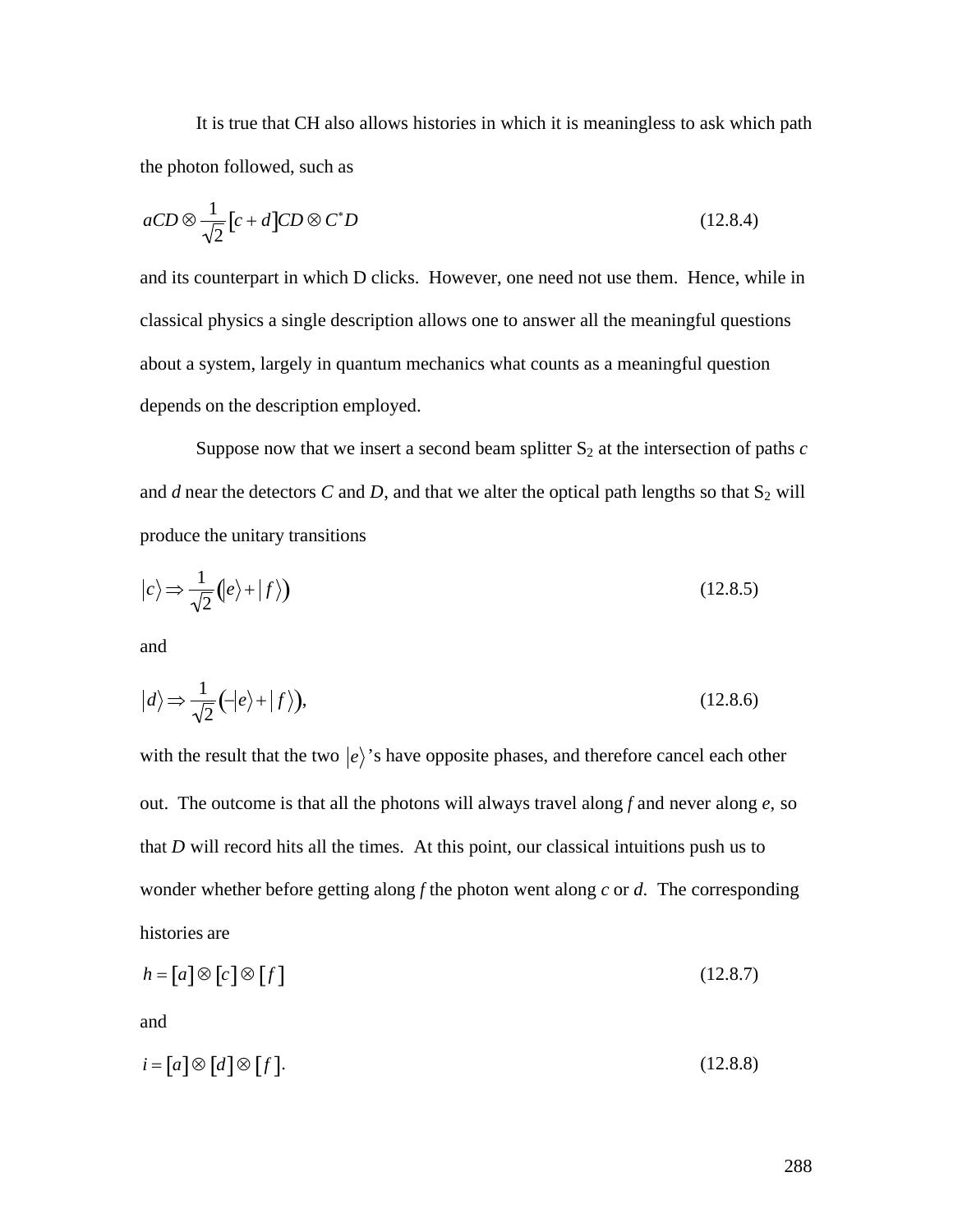Can the two histories be logically connected? For example, can one sensibly ask whether  $(h \cup i) \sim (h \cap i)$ , that is, the photon went along *c* or *d* but not both, or even sensibly state that  $h \cap i$ , that is, the photon went along both *c* and *d*, as one occasionally reads? are not orthogonal, and therefore *h* and *i* cannot belong in the same consistent family. According to CH, the answer is negative because the chain operators for the two histories

#### **12.9 The Histories of EPR**

In order to discuss the EPR paper with the help of CH, we need to introduce two notions, that of history extension, and that of support of a family. Moreover, we need to find out what are the conditions for joining two families into a new family. Suppose that  $a = P_1 \otimes ... \otimes P_n$  and we want to extend *a* to a time later than  $t_n$ . All we need to do is to † property that is always true, in effect we have added nothing to our original story, set *I*, the identity operator, for that time:  $a = P_1 \otimes ... \otimes P_n \otimes I_{n+1}$ . Since *I* corresponds to a although, formally, it now extends to a time it did not cover before. The same procedure applies if the added time is anywhere in the history.

Consider now the histories

$$
a = [Z + ]\otimes [Y + ]\otimes [X +], \tag{12.9.1}
$$

and

$$
b = [Z + ]\otimes [Y - ]\otimes [X - ]. \tag{12.9.2}
$$

Since  $a + b \neq \overline{I}$ , they do not constitute a complete family *F* and that another history *c* histories we care about, in which we may set  $Pr(c) = 0$  and take into account only the would have to be added to obtain *F*. However, it may turn out that they are the only *support* of *F*, namely all and only the histories whose probability is greater than zero.

Sometimes, families can be joined. Not surprisingly, two consistent families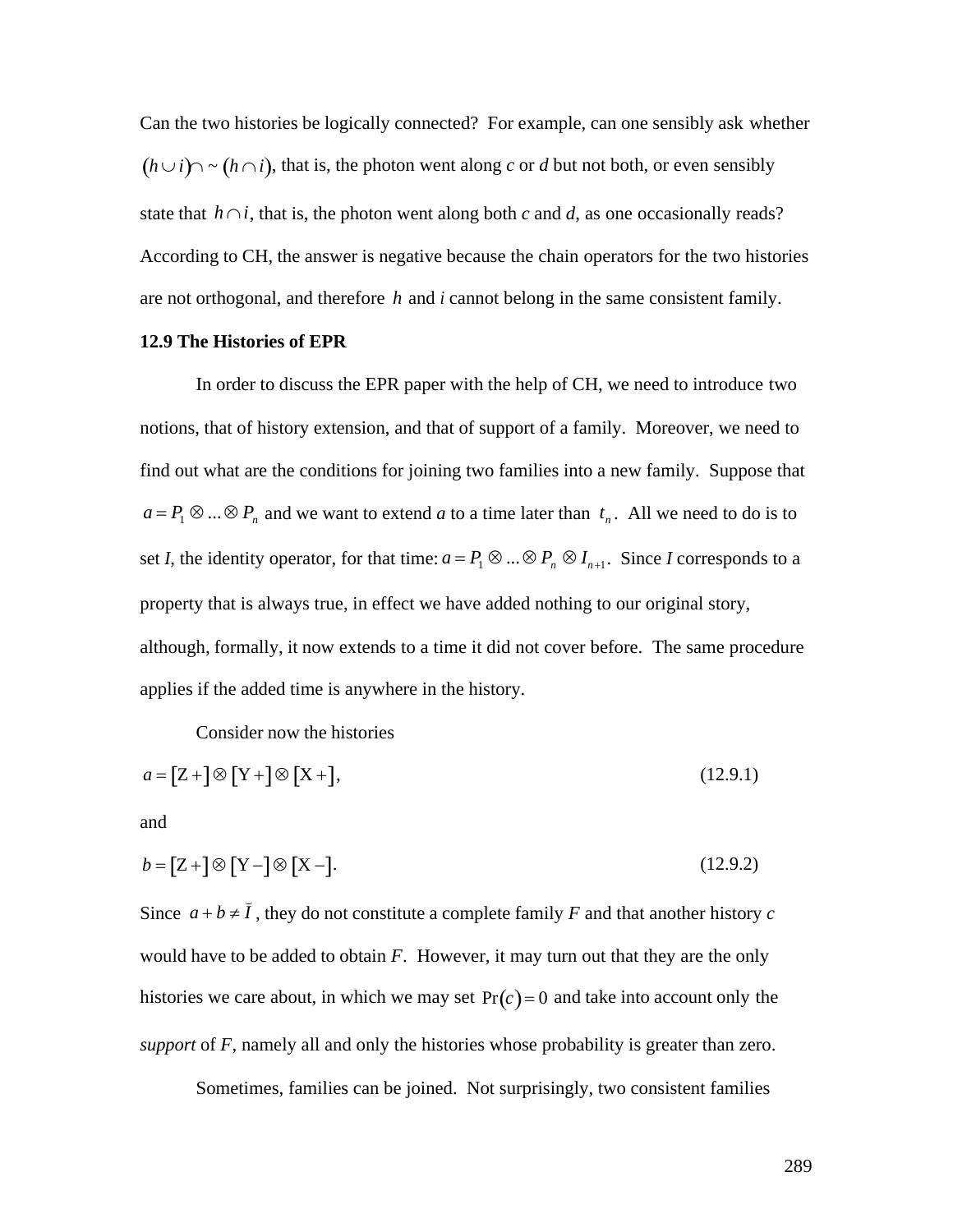$A = \{a_i\}$  and  $B = \{b_j\}$  are compatible (can be joined) if and only if the following two conditions are satisfied.

† First, the histories belonging to the two families must commute: for all *i* and *j*,  $ab = ba$ . This in effect guarantees that *a* and *b* can be linked by logical connectives like  $a \cap b$  and  $a \cup b$ . Second, for all *a*, *b*, *c*, *d*,  $\langle C_{ab}, C_{cd} \rangle = 0$ , where  $a \neq c$  belong to *A* and expressed to the two families must be orthogonal This conditional to the condition of the condition of the condition of the condition of the condition of the condition of the condition of the condition of the condition of  $b \neq d$  belong to *B*. In other words, the chain operators of the products of different histories from the two families must be orthogonal. This condition entails additivity. If  $ab = 0$  or  $cd = 0$  (if the histories in the two families are orthogonal), then the second condition is automatically satisfied.

We can now address EPR by utilizing histories as close as possible to what its proponents presumably had in mind. Consider, then the family *Z* with support

$$
\Psi_0 Z_a^0 \otimes \begin{cases} z_a^+ Z_a^0 z_b^- & \otimes Z_a^+ z_b^- \\ z_a^- Z_a^0 z_b^+ & \otimes Z_a^- z_b^+ \end{cases}
$$
 (12.9.3)

where  $\left| Z_a^0 \right>$  is the initial state of an SGZ,  $z_a^+$  indicates that particle *a* has the property the other symbols. Here we have two  $S_z = 1$ ,  $Z_a^+$  indicates that the SGZ has recorded  $S_z^a = 1$  by absorbing *a*, and similarly for denoted by the bracket. Note that particles  $a$  and  $b$  really have the appropriate  $z$ -spin the other symbols. Here we have two histories with a common beginning and a split value even before the measurement, and that the measurement correctly correlates the measurement returns on *a* with the unmeasured value of *z*-spin on *b*, and vice versa. Consequently, there is no need to appeal to non-locality.

Consider now the family *X* with support

$$
\Psi_0 X_a^0 \otimes \begin{cases} x_a^+ X_a^0 x_b^- & \text{if } X_a^+ x_b^- \\ x_a^- X_a^0 x_b^+ & \text{if } X_a^- x_b^+ \end{cases} \tag{12.9.4}
$$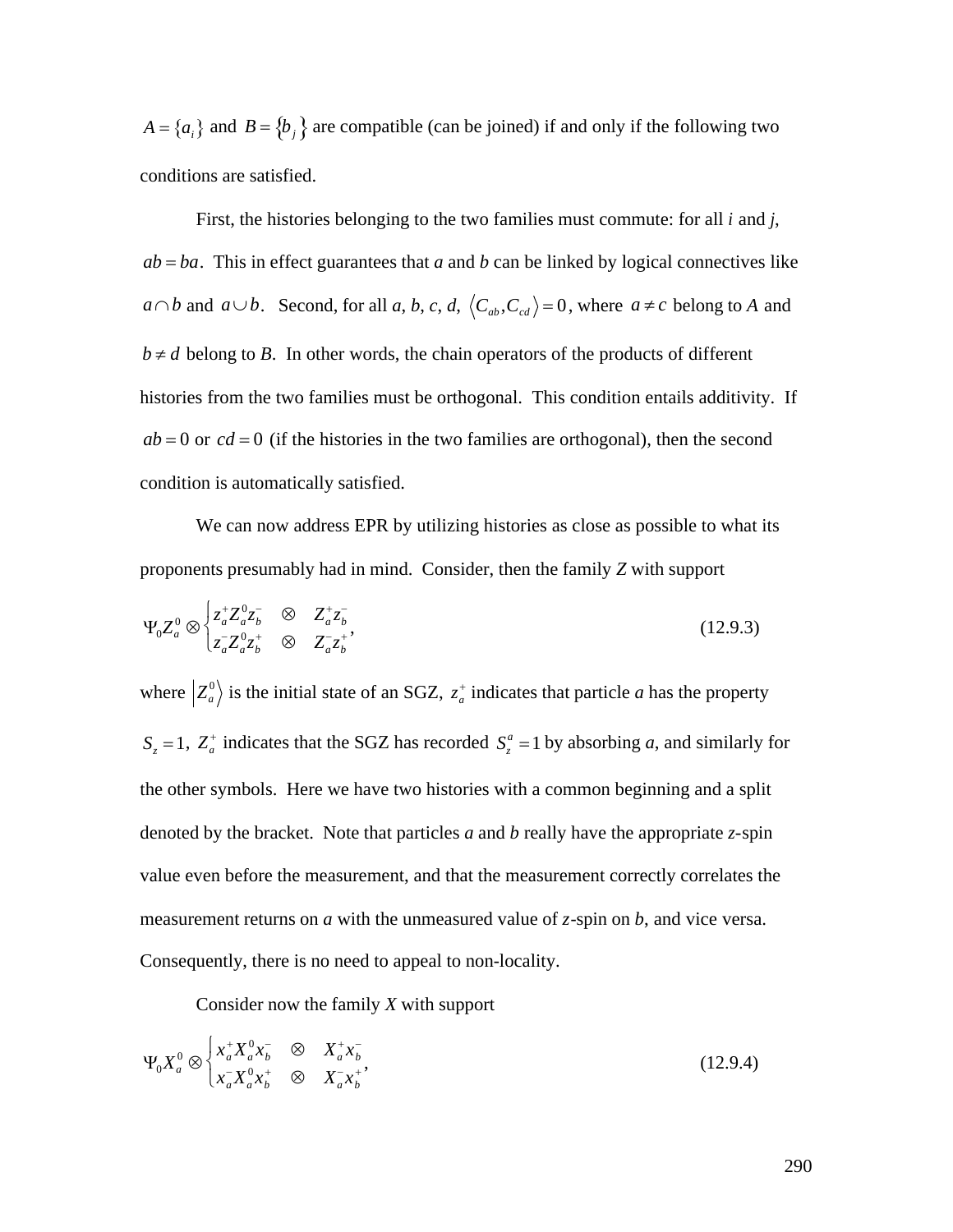where the symbols have obvious meaning. To be allowed to say that *a* and *b* have both sharp *x*-spin and *z*-spin values, it must be possible for the two families *Z* and *X* to be joined to form a single family for, as we saw, connecting histories from different families may lead to meaniglessness. In this case, the two families can be joined because the histories in *Z* are orthogonal to those in *X*, since

$$
(\Psi_0 X_a^0) \cdot (\Psi_0 Z_a^0) = 0.^{14} \tag{12.9.5}
$$

However, the joint probability of any history in *Z* with any history in *X* is zero, and therefore EPR was wrong in arguing that *a* and *b* have both sharp and opposite *x*-spin and *z*-spin values.

Still, CH seems to intimate that the probability that *a* and *b* have both sharp and opposite *x*-spin and *z*-spin values is zero. If so, one might suspect that Einstein lost the battle but won the war; since only meaningful sentences can have probability zero, one could infer that Bohr's position that talk of a particle having simultaneous noncommuting properties is meaningless is wrong. In other words, does the fact that *Z* and *X* can be joined into a single family ultimately vindicate Einstein's position that talk of a particle having simultaneous non-commuting properties makes perfect sense? If so, then the EPR paper was right in holding that quantum mechanics is incomplete since, as we saw above, there is no room in Hilbert space for the conjunction of non-commuting operators.

CH addresses the problem by introducing the notion of *dependent event*.  $\overline{a}$ <sup>14</sup>  $[X_a^0]$  and  $[Z_a^0]$  are orthogonal because a SGX and a SGZ differ macroscopically (their holds. orientations are perpendicular). Since they are multiplied by the same operator, (12.9.5)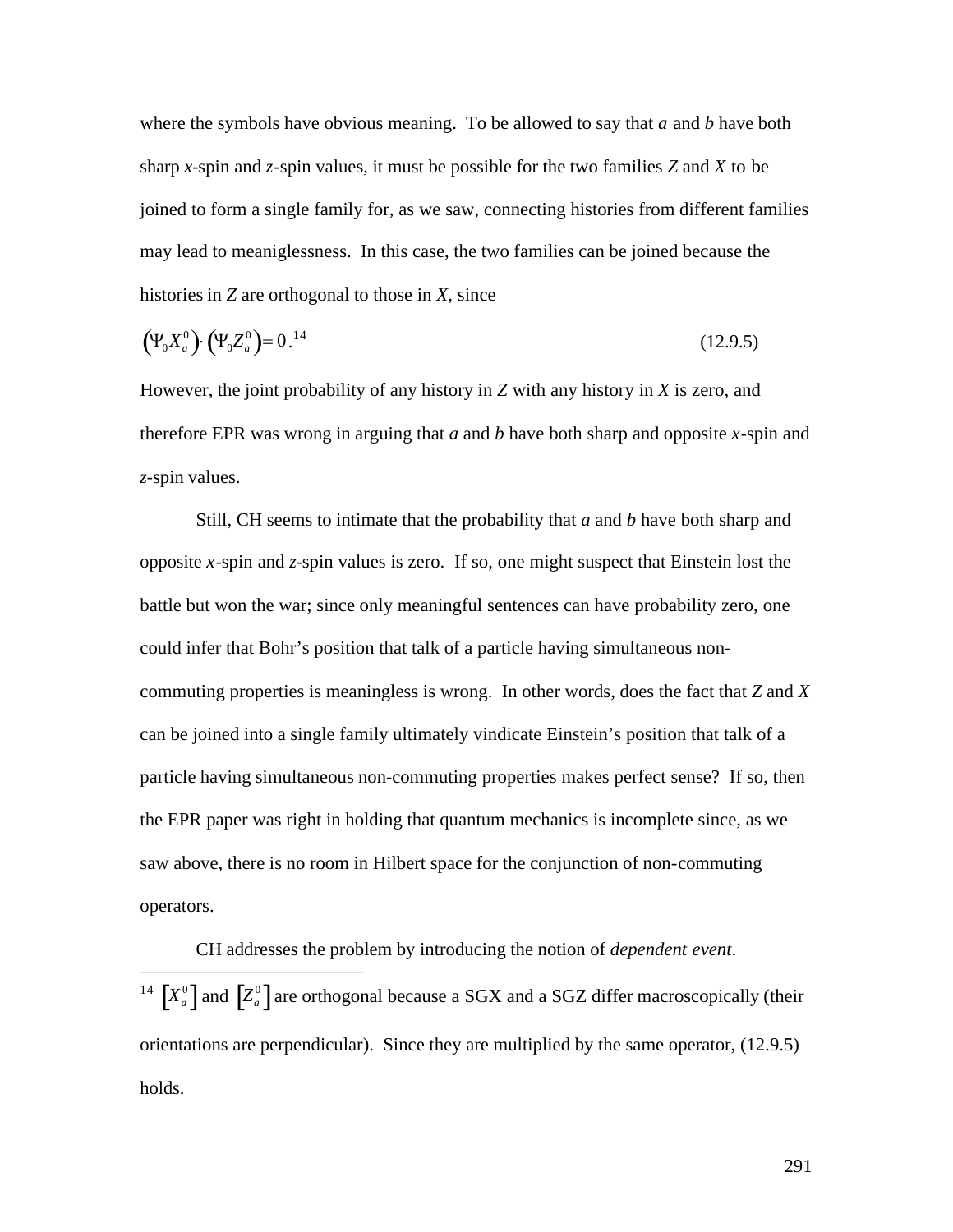Consider the family *Z* in its entirety. It consists of

$$
\Psi_0 Z_a^0 \otimes \begin{cases} z_a^+ Z_a^0 z_b^- & \otimes Z_a^+ z_b^- \\ z_a^- Z_a^0 z_b^+ & \otimes Z_a^- z_b^+ \end{cases}
$$
 (12.9.6)

namely, the support for *Z*, and a third history to which we assign probability zero, namely,

$$
(I - \Psi_0 Z_a^0) \otimes I \otimes I. \tag{12.9.7}
$$

Note that (12.9.7) says nothing at all about the spin components of *a* and *b* (*I* corresponds to the universal property). Hence *Z*'s Boolean algebra requires that events  $Z_a^+ z_b^-$  and  $Z_a^- z_b^+$ appear) in the sense that one may sensibly ask what is the probability of them obtaining be logically dependent on  $\Psi_0 Z_a^0$  (the first event of the only histories in which they only in the context of histories beginning with  $\Psi_0 Z_a^0$ . In other words, statements " $Z_a^* z_b^{-}$ "  $\mathbf{H}(\mathbf{Z}^0 = 1) \mathbf{H}(\mathbf{Y}^0 = 1)$  1 1 and " $Z_a^- z_b^+$ " are meaningful only contextually, given that  $\Psi_0 Z_a^0$  obtains. Similarly,  $X_a^+ x_b^-$ † † † follows that "*b*'s *z*-spin component has such and such value" and "*b*'s *x*-spin component and  $X_a^- x_b^+$  depend on  $\Psi_0 X_a^0$ . However, since  $\Psi_0 Z_a^0$  and  $\Psi_0 X_a^0$  are mutually exclusive, it has such and such value" can be meaningful only in mutually exclusive contexts.<sup>15</sup>

#### **12.10 A Review of CH**

The basic idea behind CH is to consider quantum mechanics a classic stochastic theory providing the values of the physical properties a system actually has at a given time or at different times. Compliance with the laws of probability is obtained by the construction of Boolean algebras culminating in the notion of consistent family. CH lets  $\overline{a}$  $15$  Of course, in a way this is nothing new: the end of the EPR paper expressly argues against this move. CH has an interesting treatment of the counterfactuals apparently involved in the EPR paper; see section 24.2 of Griffiths, R., (2002).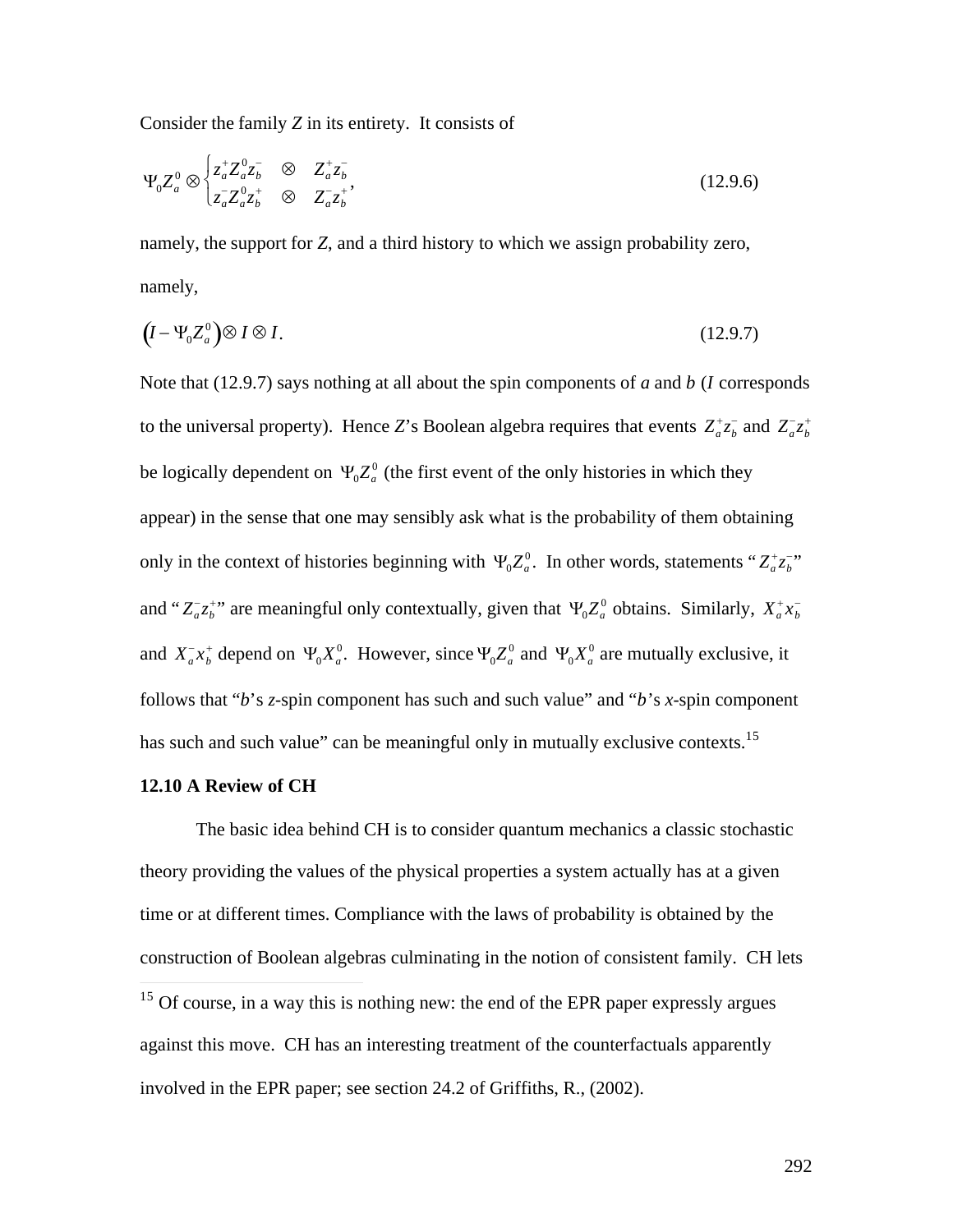one adopt non-contextual weak value determinism while avoiding non-locality, a feat that Bell's theorem had rendered doubtful, and it treats collapse as a mere computational device with no physical counterpart. Hence, measurement is dethroned from the central position it enjoys in the orthodox interpretation, and therefore all the (for many) unpalatable appeals to the observer or even to consciousness can be eliminated.

CH allows great flexibility in the description of a system because within the confines dictated by the consistency requirements the choice of the times and the properties with which a history deals is arbitrary. This has startling results not only because not all synchronous quantum histories of a system can be consistently combined (a feature present in classical histories as well), but also because synchronous quantum histories of a system belonging to incompatible families cannot be meaningfully combined. This entails that, in contrast to a classical system, a quantum one is not amenable to a single comprehensive description and therefore can be considered from different and typically non-combinable perspectives. However, the same physical question will receive the same answer in each different perspective, thus showing that none is more basic or closer to reality than any other.

It may prove helpful to think about CH in terms of the debate between Einstein and Bohr. CH partially agrees with Einstein in adopting property realism, albeit in a weakened form, and rejecting non-locality. However, contrary to the EPR paper, CH limits our ability to talk about a system by restricting it to consistent families, and with Bohr treats the attribution of non-commuting properties to a system as meaningless. In a way, CH can be seen as close to Bohr's views, for one might think of the idea of consistent families and their relations as a refinement of Bohr's idea of complementarity.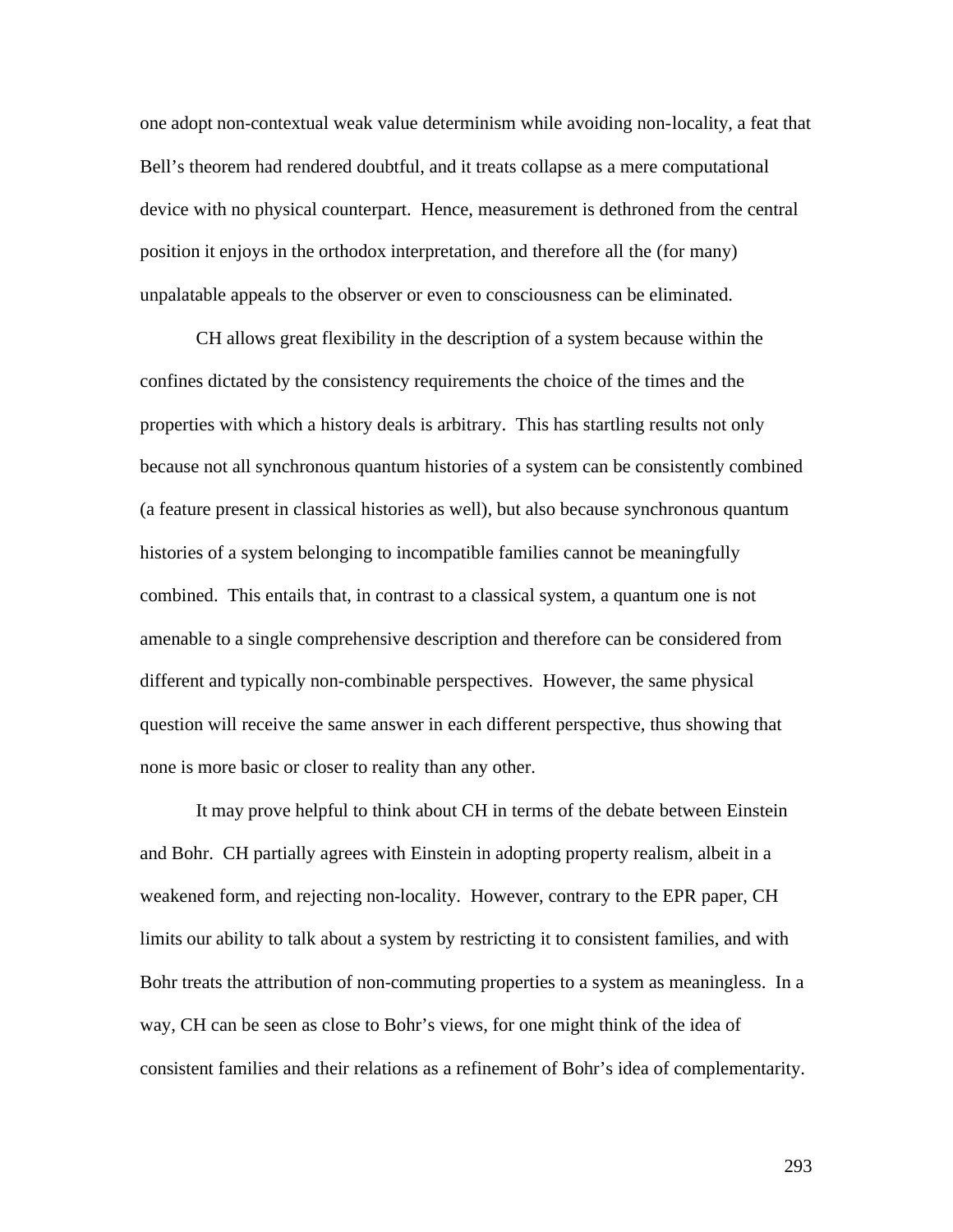Nevertheless, in agreement with Einstein, CH dethrones measurement and the role of the observer from the central position they enjoy in standard quantum mechanics. True, what family one chooses in the description of a system is up to the physicist, but this is not different from the fact that in a photograph the point of view is up to the photographer. What is peculiar is that, because operator multiplication is not commutative, not all such photographs can be combined to produce a unique overall visual representation of the object.

The flexibility CH allows in choosing histories may seem to generate some difficulties. For example, a history in which the projector corresponding to (12.4.5) occurs, that is, a history in which Schrödinger's cat appears, although not forced on us, is still permissible. But, one might object, presumably one would want to have such a history forbidden. For if superposition has a physical counterpart, while one might swallow its application to a quantum particle, as in the CH equivalent of (12.8.1), one is unlikely to do the same with respect to a macroscopic object like a cat. However, as we saw, for CH the cat is neither dead nor alive, nor dead and alive; indeed, as this applies to any cat-property one might want to associate with  $|\chi_i\rangle\langle\chi_i|$  in (12.4.5), it turns out that history, at times when superposition occurs, any talk about the cat's properties is mere such a history has times when it cannot say anything about the cat. That is, in such nonsense, and therefore *a fortiori* nothing funny is said about the cat.<sup>16</sup> This, however, seems to introduce a further difficulty, namely that in such a history there are times when the cat seems to vanish, as it were. But the cat, we should remember, is a macroscopic object: surely, one might insist following Einstein and Shrödinger, in any sensible

 $\overline{a}$ 

 $16$  I owe this point to an exchange with R. B. Griffiths.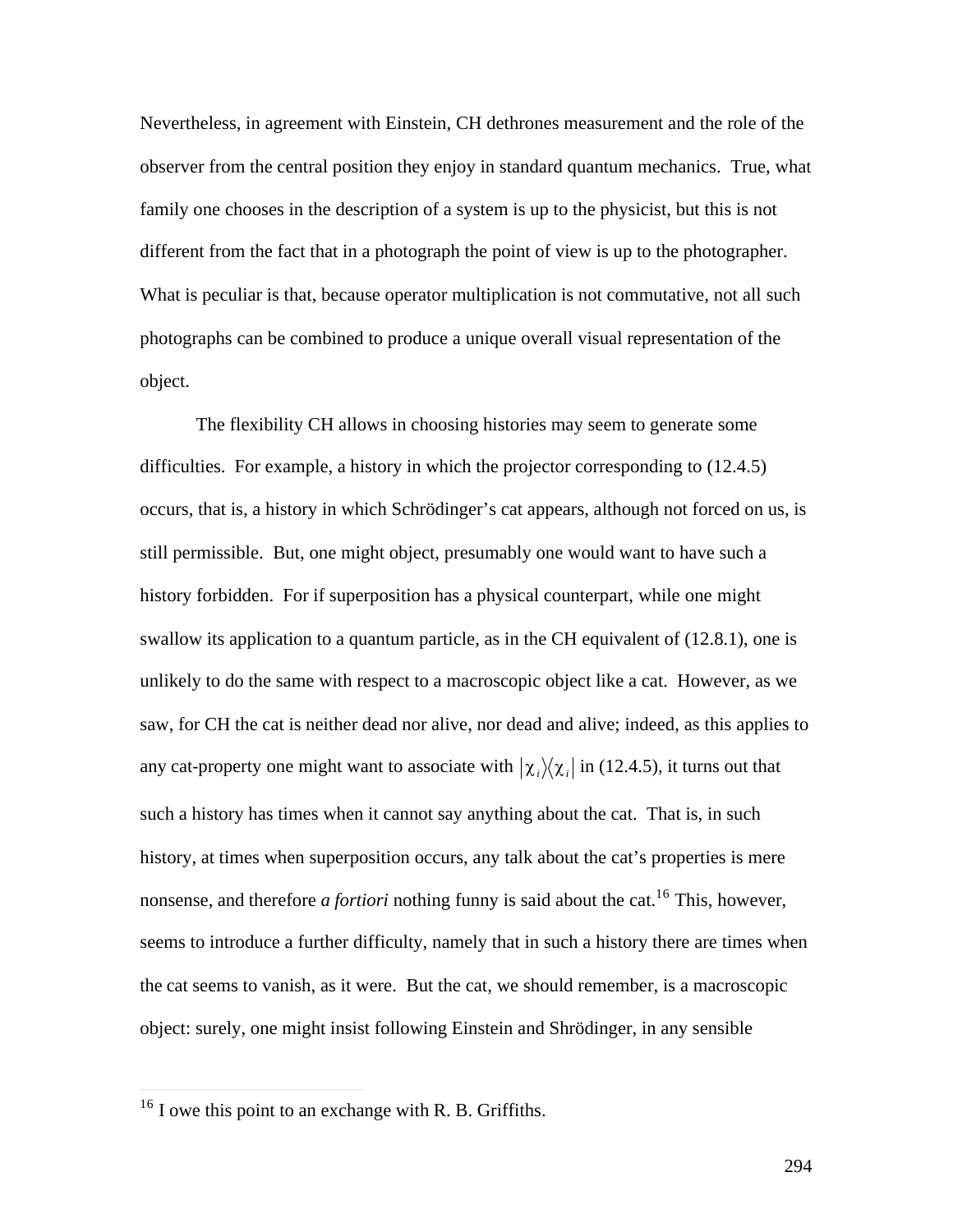description of the world Trickster must be in the box at all times with all its proper feline properties.

A related problem has to do with the fact that there is, at least at the macroscopic level, only one history, only one actual sequence of events, even if, of course, there are many possible histories. But CH cannot tell us which history is real, and which is, as it were, just a historical fable. True, to each history CH associates a probability, but even so, the theory is unable to tell us which shall emerge into reality. However, this criticism seems too harsh. After all, for CH the sequence of events in a history is, at least epistemologically, stochastic, which intimates that the selection of the actual history is, at least epistemologically, random. If so, it is unreasonable to expect CH to tell us more than the probability of each history and determine the causal chain, if it exists at all, that actualized one history rather than another. Even at the macroscopic level, because of the complexity of the causes involved, the best one can do is to provide probabilities when it comes to the histories of roulette's outcomes, leaving aside the issue of what caused one outcome rather than another.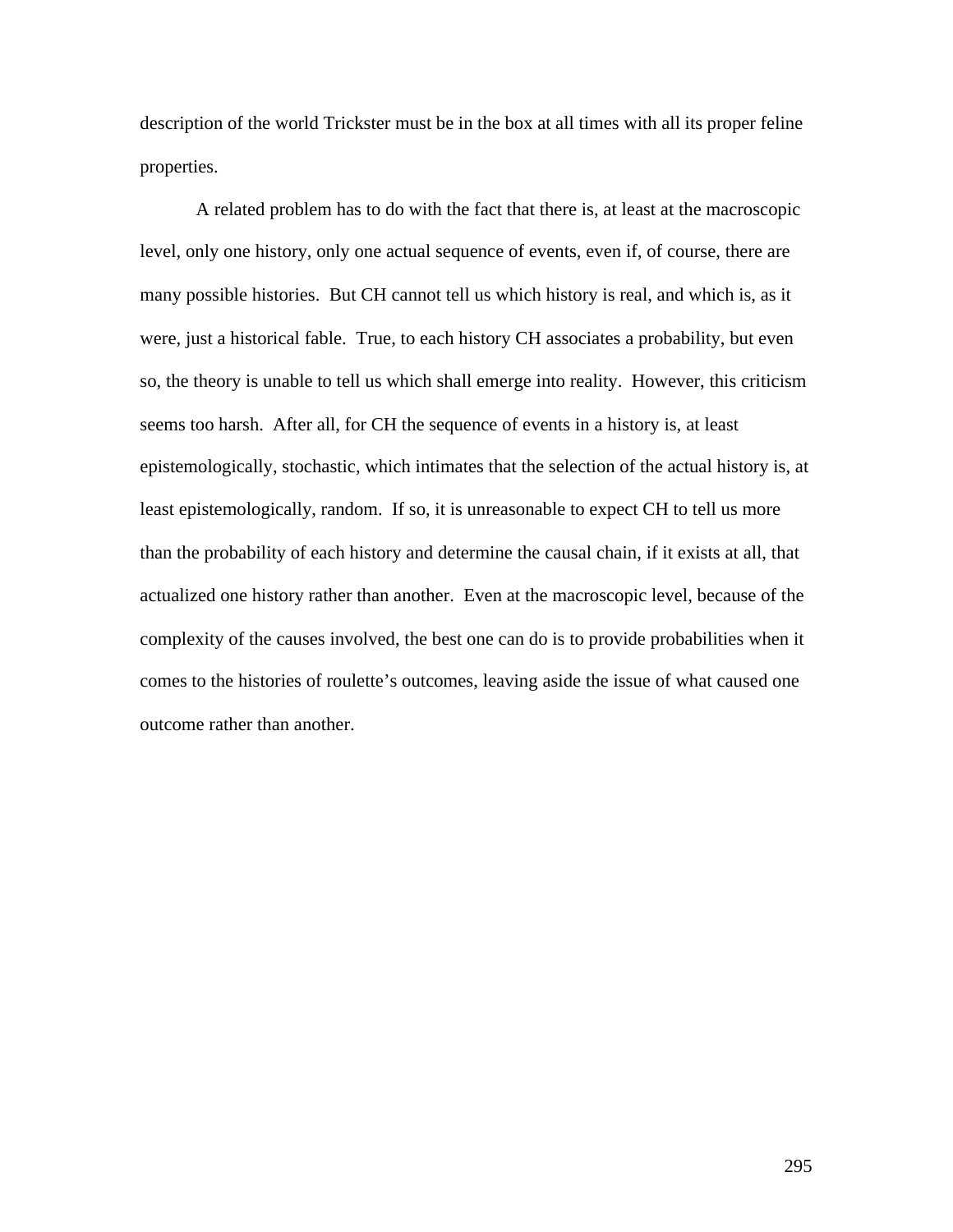# **Exercises**

#### **Exercise 12.1**

Consider a fair coin tossed three times in a row. Determine the sample space. How many elements will the event algebra have?

#### **Exercise 12.2**

What is  $3 \cap 4$  equivalent to, in terms of disjunction and negation? [Hint. Look at

example 12.2.2]

# † **Exercise 12.3**

Using rules Q1 and Q2, show that the following equalities hold: a:  $P \cap Q = Q \cap P$ ; b:

 $P \cup (Q \cap R) = (P \cup Q) \cap (P \cup R).$ 

# **Exercise 12.4**

Do  $a = [X +] \otimes [Z -] \otimes [Y -]$  and  $b = [Y +] \otimes [Z +] \otimes [X -]$  commute?

# **Exercise 12.5**

- $\mathbf{r}$ 1. Show that (12.5.5) can be written as  $Pr(a) = Tr(C_a \rho C_a^+)$ . [Hint. Look at the rightmost factor in  $C_a$ . Then, remember that a projector is identical to its square.]
- 2. Show that (12.5.5) can be written as  $Pr(a) = \langle \Psi | C_a^* C_a | \Psi \rangle$ . [Hint. Start with the result † of the previous exercise, cyclically rotate the argument of the trace operator, and then remember what  $Tr(\rho A)$  is equal to.]
- evolution operator becomes the identity operator. 3. Prove that when the Hamiltonian is zero (and the system is conservative) the
- 4. Verify that in the example above the history probability we got agrees with the orthodox interpretation concerning the probability of obtaining  $1, 1$ , and  $-1$  were one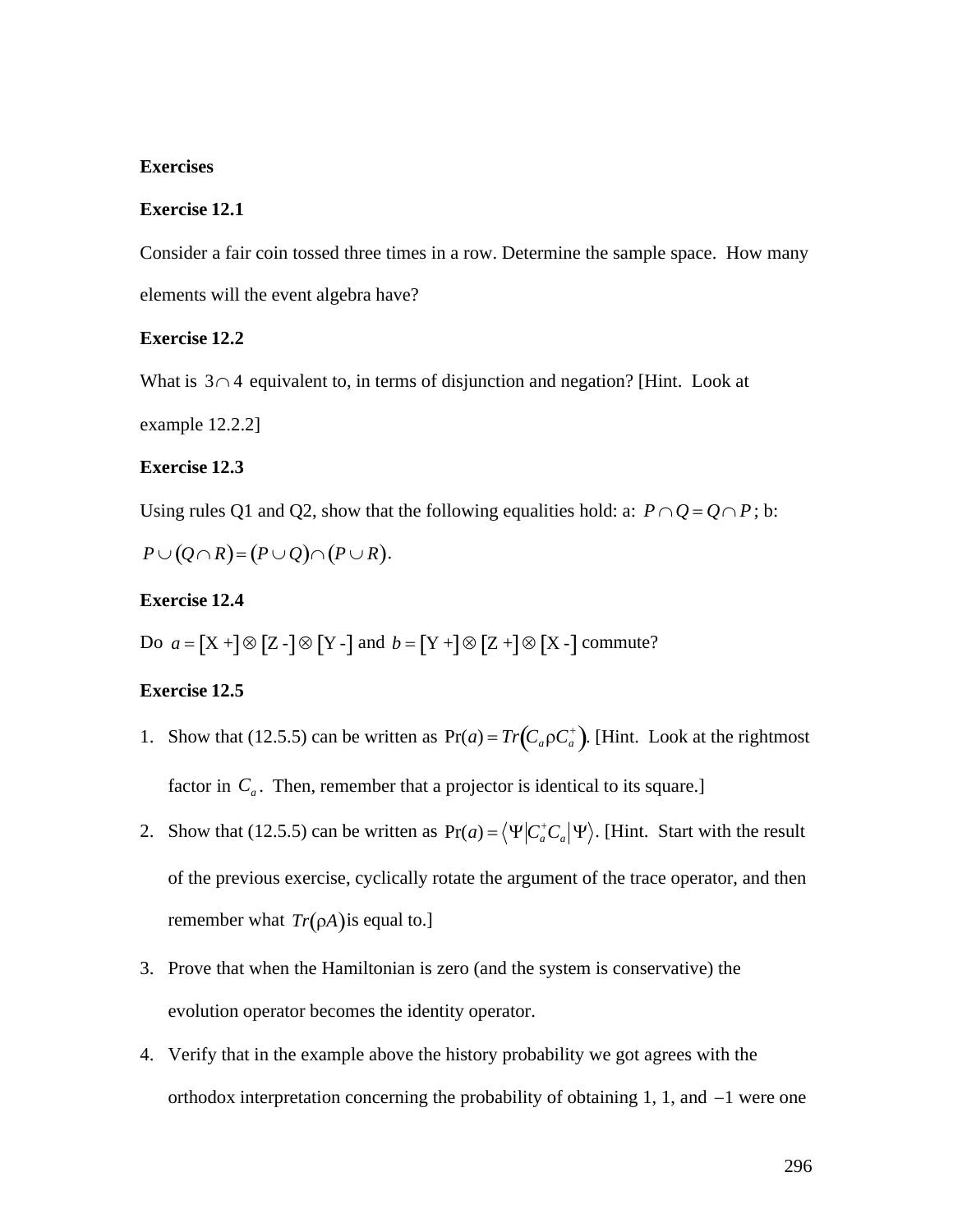to perform the appropriate measurements in succession.

5. Is (4) true in general? [Hint. It turns out that  $Pr(a) = Tr(C_a C_a^+) = Tr(\hat{C}_a \hat{C}_a^+)$ , where

Schrödinger operators in (12.5.4), and this opens the way for the use of Wigner's  $\hat{C}_a = \hat{P}_n \hat{P}_{n-1} \cdots \hat{P}_0$ , the product of the Heisenberg operators corresponding to the formula. See appendix 4].

# **Exercise 12.6**

In example 12.6.1 , show that

1. *a* and *c* are orthogonal.

2. 
$$
\langle C_a, C_b \rangle = 0
$$
.

$$
3. \ \ \langle C_a, C_c \rangle \neq 0.
$$

#### $\mathbb{R}^n$ **Exercise 12.7**

† Show that if two histories *a* and *b* have orthogonal first or last projectors, then they are orthogonal.

# **Exercise 12.8**

Show that the chain operators for *h* (12.8.7) and *i* (12.8.8) are not orthogonal. [Hint. need to be applied on density operators represented as ket-bra.] Notice that the Hamiltonian is not zero, and therefore we use the evolution operators that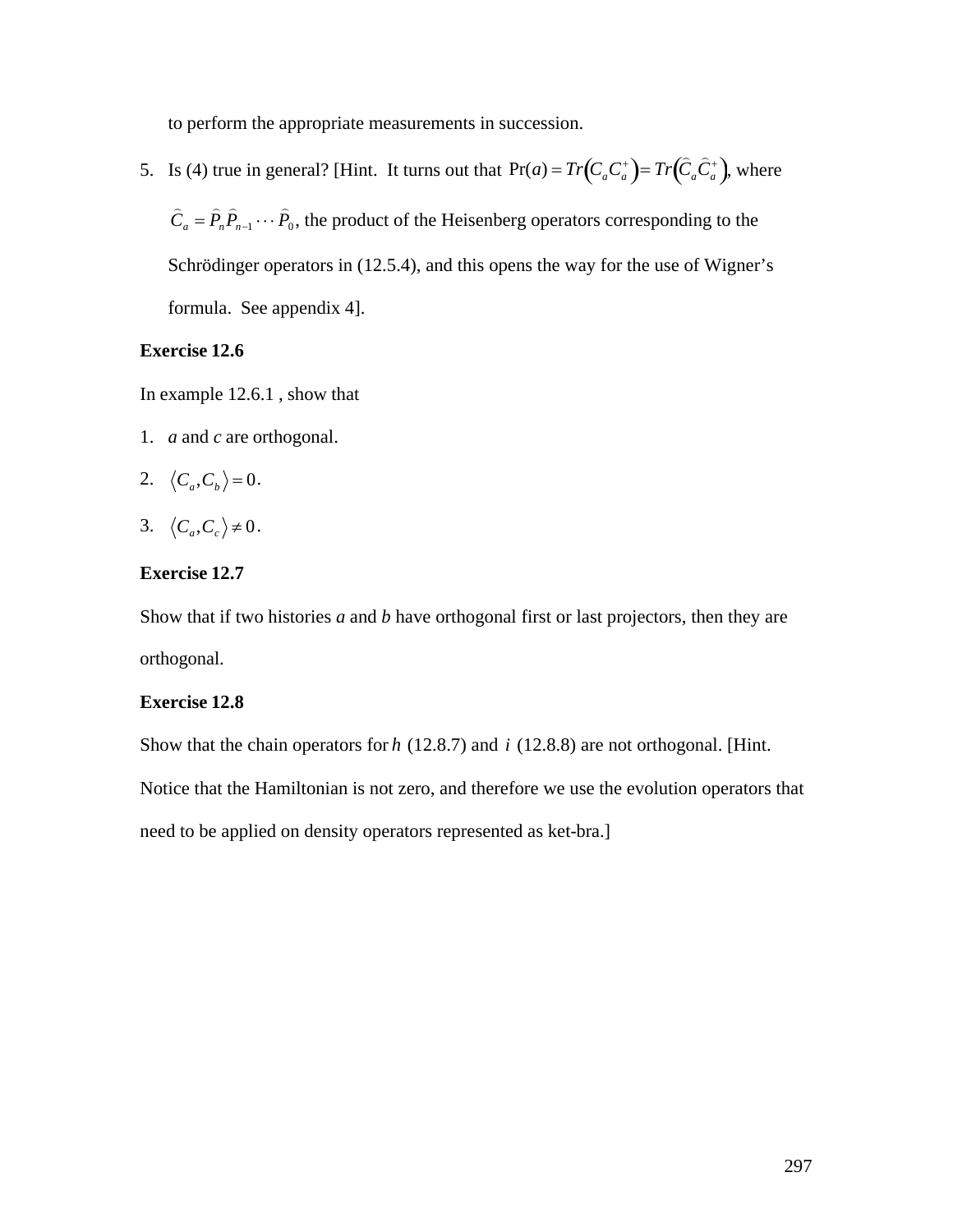# **Anwers to the Exercises**

#### **Exercise 12.1**

The sample space is made up of 8 points, and therefore the event algebra has  $2<sup>8</sup>$  elements.

#### **Exercise 12.2**

It is equivalent to  $\sim (\sim 3 \cup \sim 4)$ : it is not the case that a number different from 3 or 4

came up.

# † **Exercise 12.3**

a: Since *P* and *Q* must commute, by rule Q1 we get  $PQ = QP$ ;

b: By rules Q1 and Q2,  $P \cup (Q \cap R)$  is represented by  $P + QR - PQR$ .

 $(P \cup Q) \cap (P \cup R)$  is represented by

 $\left(\mathbf{p} \cdot \mathbf{p} \cdot \mathbf{p}\right)$   $\left(\mathbf{p}^2 \cdot \mathbf{p} \cdot \mathbf{p}^2\right)$ (*P* + *Q* - *PQ*)(*P* + *R* - *PR*)= *P* <sup>2</sup> + *PR* + *P* <sup>2</sup>*R* + *QP* + *QR* + *QPR* - *PQP* - *PQR* + *PQPR* = *P* + *QR* - *PQR* once we keep in mind that the operators commute and a projector is the same as its

square.

# **Exercise 12.4**

Yes, because their second projectors are orthogonal.

#### **Exercise 12.5**

1. 
$$
Tr(C_a C_a^+) = Tr[P_n U(t_n, t_{n-1}) P_{n-1} \cdots U(t_1, t_0) P_0 P_0 U(t_0, t_1) \cdots P_{n-1} \cdots U(t_{n-1}, t_n) P_n]
$$
. Since  
\n $P_0 P_0 = P_0 P_0 P_0 = P_0 \rho P_0$ , we obtain  $Tr(C_a C_a^+) = Tr(C_a \rho C_a^+) = Pr(a)$   
\n2.  $Tr(C_a \rho C_a^+) = Tr(\rho C_a^+ C_a) = \langle C_a^+ C_a \rangle = \langle \Psi | C_a^+ C_a | \Psi \rangle$ .  
\n3. When the system is conservative,  $U(t, t_0) = e^{\frac{-iH \cdot (t - t_0)}{\hbar}}$ , and therefore when  $H = 0$ ,

 $U(t,t_0) = I$ .

 $\uparrow$   $\uparrow$   $\uparrow$   $\uparrow$   $\uparrow$   $\uparrow$   $\uparrow$   $\uparrow$   $\uparrow$   $\uparrow$   $\uparrow$   $\uparrow$   $\uparrow$   $\uparrow$   $\uparrow$   $\uparrow$   $\uparrow$   $\uparrow$   $\uparrow$   $\uparrow$   $\uparrow$   $\uparrow$   $\uparrow$   $\uparrow$   $\uparrow$   $\uparrow$   $\uparrow$   $\uparrow$   $\uparrow$   $\uparrow$   $\uparrow$   $\uparrow$   $\uparrow$   $\uparrow$   $\uparrow$   $\uparrow$   $\uparrow$ 4. Since the system is in state  $\left\langle \frac{n}{2} \right\rangle$ ,  $S_z = 1$  with probability 1; the second measurement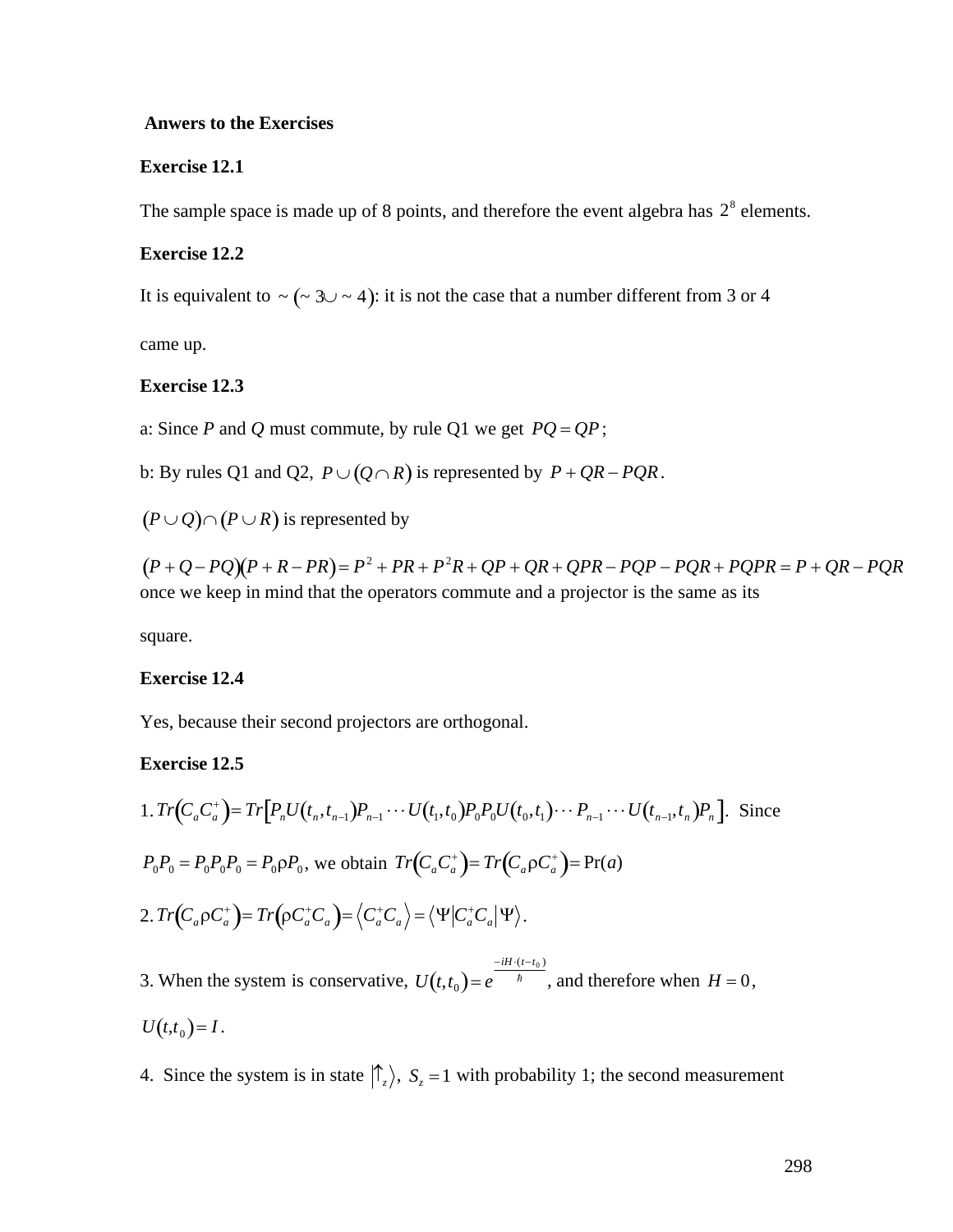will return  $S_x = 1$  with probability 1/2 and the state vector will collapse on  $\left| \int_{x} \right\rangle$ ; the third measurement will return  $S_y = -1$  with probability 1/2. Hence, the probability of

obtaining the three returns is  $1 \times \frac{1}{2} \times \frac{1}{2} = \frac{1}{4}$ . 2 2 4  $\times \frac{1}{2} = \frac{1}{4}.$ 4 .

5. Yes, because  $Tr(\hat{C}_a \hat{C}_a^+) = Tr(\hat{C}_a \rho \hat{C}_a^+)$  is Wigner's formula.

# **Exercise 12.6**

1.  $a$  and  $c$  are orthogonal because their second members are.

2. 
$$
C_b = [X -][Y +][Z -]
$$
. Hence,  
\n $\langle C_a, C_b \rangle = Tr(C_a^* C_b) = Tr([Z +][Y +][X +][X -][Y +][Z -]) = 0.$   
\n3.  $\langle C_a, C_c \rangle = Tr(C_a^* C_c) = Tr([Z +][Y +][X +][X +][Y -][Z +])$   
\n $= Tr([Z +][Y +][X +][Y -]) \neq 0.$ 

# **Exercise 12.7**

Let 
$$
C_a = P_n U(t_n, t_{n-1}) P_{n-1} \cdots U(t_1, t_0) P_0
$$
 and  $C_b = Q_n U(t_n, t_{n-1}) Q_{n-1} \cdots U(t_1, t_0) Q_0$ . Then,  
\n
$$
Tr(C_a^+ C_b) = Tr[P_0 U(t_0, t_1) \cdots P_{n-1} U(t_{n-1}, t_n) P_n Q_n U(t_n, t_{n-1}) Q_{n-1} \cdots U(t_1, t_0) Q_0].
$$
 Hence, if  
\n $P_n Q_n = 0$  the result is immediate; if  $Q_0 P_0 = 0$  the result is obtained by cyclical rotation.

**Exercise 12.8**

$$
C_h = |f\rangle\langle f|U(t_3, t_2)|c\rangle\langle c|U(t_2, t_1)|a\rangle\langle a|, \text{ and } C_i = |f\rangle\langle f|U(t_3, t_2)|a\rangle\langle d|U(t_2, t_1)|a\rangle\langle a|.
$$
 Hence,  
\n
$$
Tr(C_h^*C_i) = Tr[|a\rangle\langle a|U(t_1, t_2)|c\rangle\langle c|U(t_2, t_3)|f\rangle\langle f|f\rangle\langle f|U(t_3, t_2)|d\rangle\langle d|U(t_2, t_1)|a\rangle\langle a|].
$$
 Since  
\n
$$
U(t_2, t_1)|a\rangle\langle a| = \frac{1}{\sqrt{2}}(|c\rangle + |d\rangle\langle a|, \text{ after a little algebra we get}
$$
\n
$$
Tr(C_h^*C_i) = \frac{1}{\sqrt{2}}\langle d|c\rangle Tr[|a\rangle\langle a|U(t_1, t_2)|c\rangle\langle c|U(t_2, t_3)|f\rangle\langle f|f\rangle\langle f|U(t_3, t_2)|d\rangle\langle a|].
$$
 Continuing